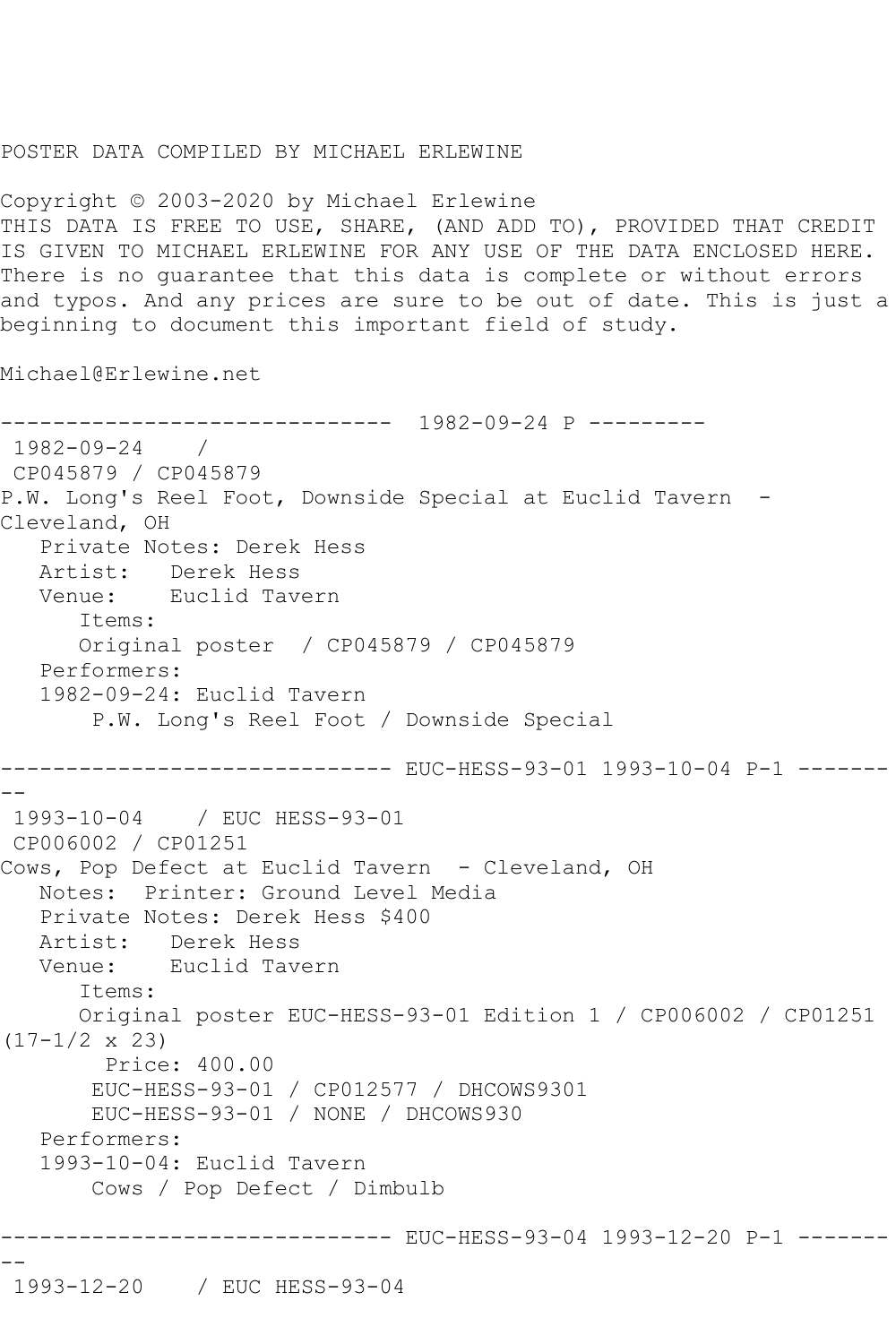```
CP006001 / CP01250
Mule, Drovers at Euclid Tavern - Cleveland, OH
   Notes: Printer: Blast Furnace Press
   Private Notes: Derek Hess $500
   Artist: Derek Hess
   Venue: Euclid Tavern
      Items:
      Original poster EUC-HESS-93-04 Edition 1 / CP006001 / CP01250 
(14-1/2 \times 23-1/4) Price: 300.00
       EUC-HESS-93-04 / CP012653 / DHMULETHUMBNAIL9304
       EUC-HESS-93-04 / NONE / DHMULETHU
   Performers:
   1993-12-20: Euclid Tavern
       Mule / Drovers / Rival Suns
                     ---------- EUC-HESS-94-02 1994-01-29 P-1 -------
--
1994-01-29 / EUC HESS-94-02
CP006003 / CP01252
Hammerhead, Mother at Euclid Tavern - Cleveland, OH
   Notes: Printer: Blast Furnace Press
   Private Notes: Derek Hess $300
   Artist: Derek Hess
   Venue: Euclid Tavern
      Items:
       Original poster EUC-HESS-94-02 Edition 1 / CP006003 / CP01252 
(14-3/16 \times 23-1/4) Price: 250.00
       EUC-HESS-94-02 / CP012620 / DHHAMMERHEAD9402
   Performers:
   1994-01-29: Euclid Tavern
       Hammerhead / Mother / Karma To Burn
------------------------------ EUC-HESS-94-05 1994-02-04 P-1 -------
--
1994-02-04 / EUC HESS-94-05
CP005990 / CP01239
Don Caballero, Bubble Gum at Euclid Tavern - Cleveland, OH
   Notes: Printer: Blast Furnace Press
   Private Notes: Derek Hess
   Artist: Derek Hess
   Venue: Euclid Tavern
       Items:
      Original poster EUC-HESS-94-05 Edition 1 / CP005990 / CP01239 
(15-1/2 \times 23-1/4) Price: 400.00
```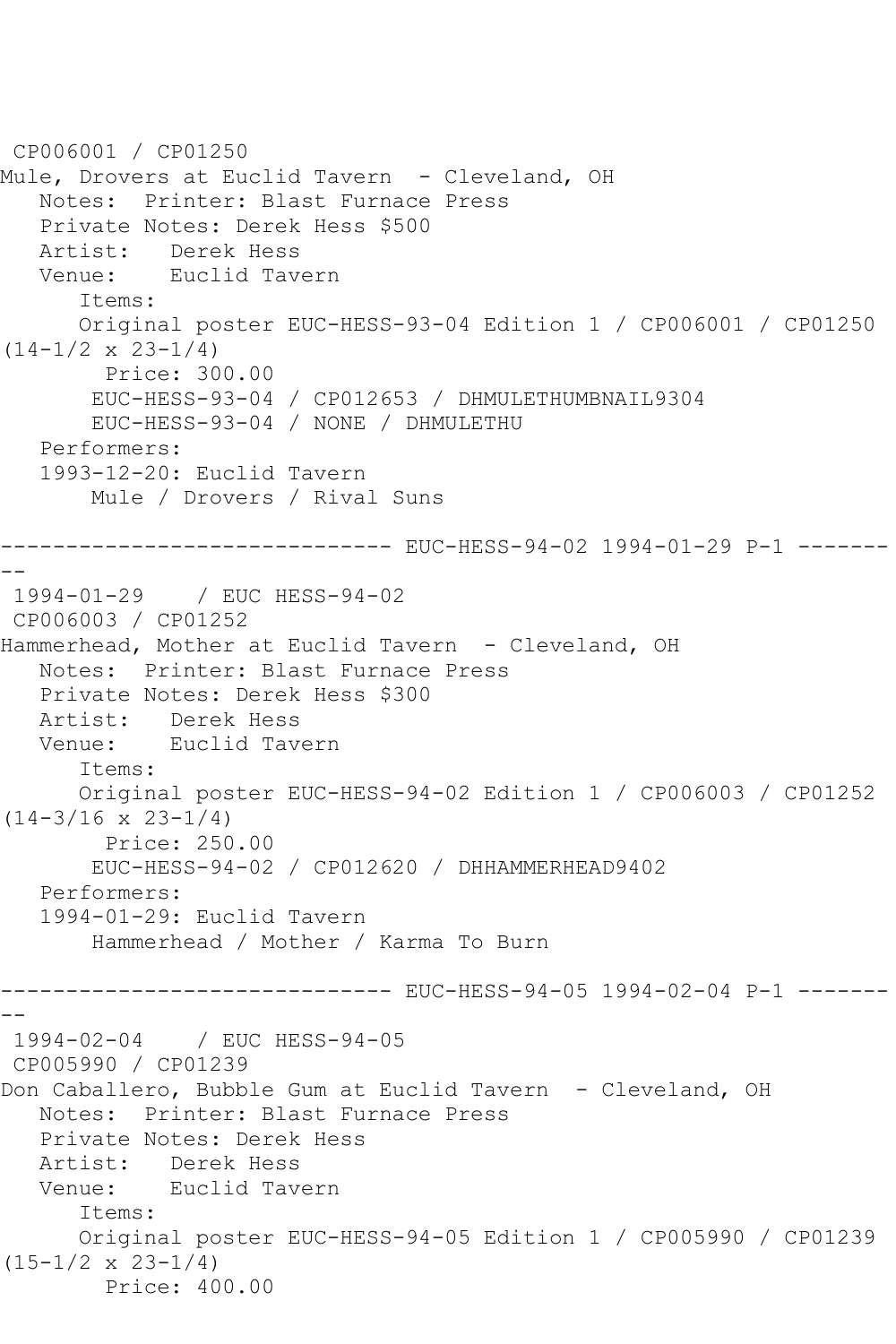```
 EUC-HESS-94-05 / CP012591 / DHDONCABALLERO9405
        EUC-HESS-94-05 / NONE / DHDONCABA
    Performers:
    1994-02-04: Euclid Tavern
        Don Caballero / Bubble Gum / Thunder / Heathers
        ----------------------    EUC-HESS-94-14                        1994-05-16    P-1 -------
--
1994-05-16 / EUC HESS-94-14
CP005973 / CP01222
Pop Defect, Alcohol Funnycar at Euclid Tavern - Cleveland, OH
   Notes: Altered Images
    Private Notes: Derek Hess $250
   Artist: Derek Hess
   Venue: Euclid Tavern
    Promoter: Gusto Inc.
       Items:
       Original poster EUC-HESS-94-14 Edition 1 / CP005973 / CP01222 
(20 x 26)
         Price: 200.00
       Original poster EUC-HESS-94-14 Edition 1 / CP014635 / MARM447
        EUC-HESS-94-14 / CP012679 / DHPOPDEFECT
   Performers:
    1994-05-16: Euclid Tavern
        Pop Defect / Alcohol Funnycar / Evergreen / Bluto's Revenge
------------------------------ EUC-HESS-94-15 1994-06-06 P-1 -------
--
1994-06-06 / EUC HESS-94-15
CP005980 / CP01229
Supersuckers, Gone Daddy Finch at Euclid Tavern - Cleveland, OH
    Notes: Printer: Blast Furnace Press
   Private Notes: Derek Hess $350
   Artist: Derek Hess
   Venue: Euclid Tavern
       Items:
       Original poster EUC-HESS-94-15 Edition 1 / CP005980 / CP01229 
(1 - x 7 / x 2 - x 7/8) Price: 300.00
        EUC-HESS-94-15 / CP012712 / DHSUPERSUCKERS9415
        EUC-HESS-94-15 / NONE / DHSUPERSU
    Performers:
    1994-06-06: Euclid Tavern
        Supersuckers / Gone Daddy Finch / Lollipop
         ------------------------------ EUC-HESS-94-16 1994-07-06 P-1 -------
```
--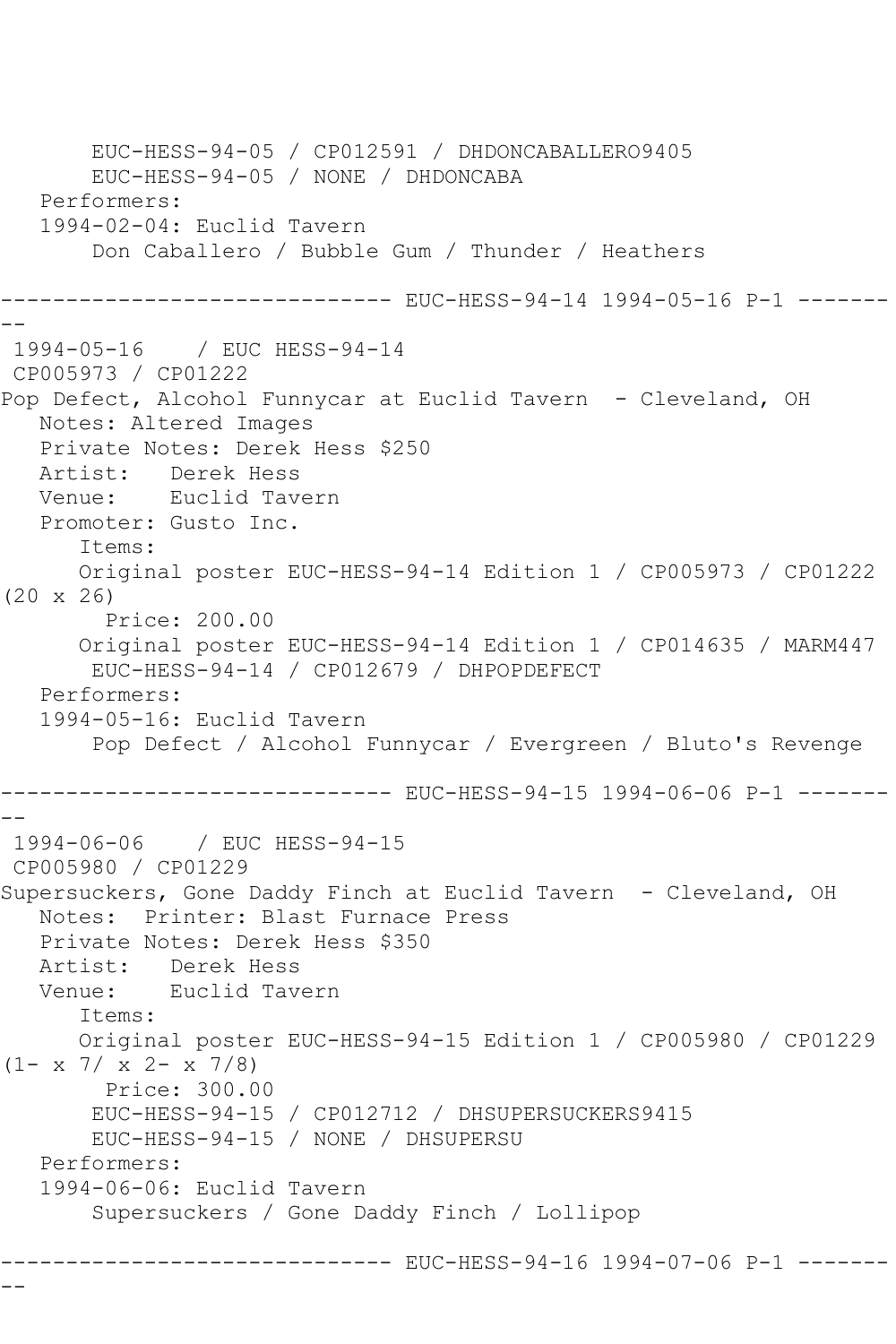```
1994-07-06 / EUC HESS-94-16
CP006006 / CP01255
Killdozer, Cathouse at Euclid Tavern - Cleveland, OH
   Notes: Printer: Blast Furnace Press
   Private Notes: Derek Hess $300
   Artist: Derek Hess
   Venue: Euclid Tavern
      Items:
      Original poster EUC-HESS-94-16 Edition 1 / CP006006 / CP01255 
(1 - x 5 / x 2 - x 7/8) Price: 300.00
       EUC-HESS-94-16 / CP012641 / DHKILLDOZER9416
       EUC-HESS-94-16 / NONE / DHKILLDOZ
   Performers:
   1994-07-06: Euclid Tavern
       Killdozer / Cathouse / Steel Pole Bathtub
------------------------------ EUC-HESS-94-21 1994-10-07 P-1 -------
--
1994-10-07 / EUC HESS-94-21
CP005989 / CP01238
Guided By Voices, Gem at Euclid Tavern - Cleveland, OH
   Notes: Printer: Blast Furnace Press
Signed Limited Edition of 250
This item appears in the book 'The Art of Modern Rock' as AMR # 
259.2
   Private Notes: Derek Hess
   Artist: Derek Hess
   Venue: Euclid Tavern
   Promoter: Zot Productions
      Items:
      Original poster EUC-HESS-94-21 Edition 1 / CP005989 / CP01238 
(16-11/16 x 27)
        Price: 450.00
       EUC-HESS-94-21 / CP012605 / DHGBV9421
       EUC-HESS-94-21 / CP014642 / MARM454
   Performers:
   1994-10-07: Euclid Tavern
       Guided By Voices / Gem / New Radiant Storm King
------------------------------ EUC-HESS-94-22 1994-10-12 P-1 -------
--
1994-10-12 / EUC HESS-94-22
CP005977 / CP01226
Cop Shoot Cop, Hucklebuck at Euclid Tavern - Cleveland, OH
   Notes: Printer: Blast Furnace Press
```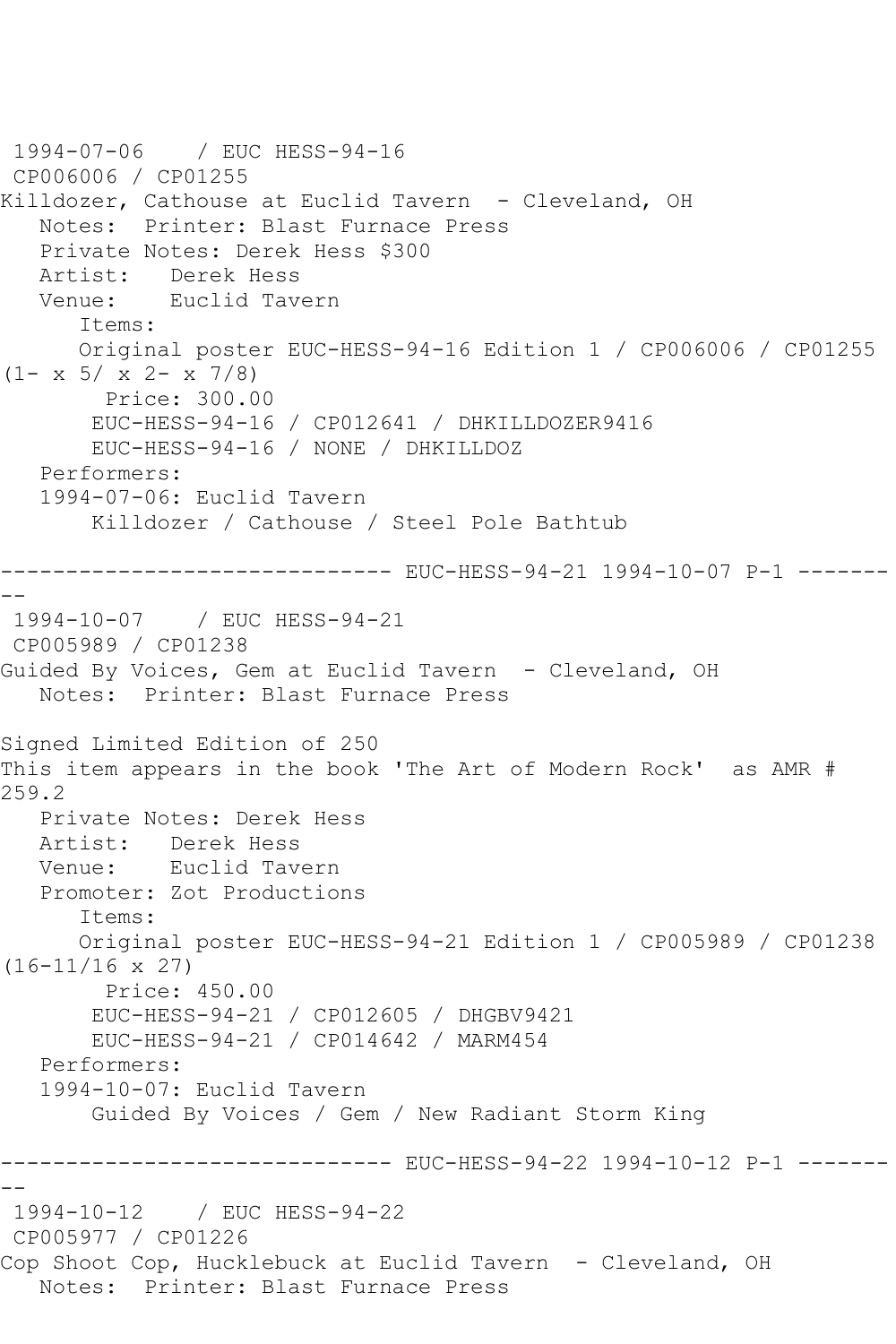```
 Private Notes: Derek Hess $400
   Artist: Derek Hess
   Venue: Euclid Tavern
       Items:
      Original poster EUC-HESS-94-22 Edition 1 / CP005977 / CP01226 
(19 x 27)
        Price: 350.00
        EUC-HESS-94-22 / CP012574 / DHCOPSHOOTCOP9422
        EUC-HESS-94-22 / NONE / DHCOPSHOO
   Performers:
   1994-10-12: Euclid Tavern
        Cop Shoot Cop / Hucklebuck / Soul Coughing
------------------------------ EUC-HESS-94-26 1994-12-12 P-1 -------
--
1994-12-12 / EUC HESS-94-26
CP005976 / CP01225
Girls Against Boys, Smoothies at Euclid Tavern - Cleveland, OH
   Notes: Printer: Blast Furnace Press
Limited Edition of 350
This item appears in the book 'The Art of Modern Rock' as AMR # 
086.5
   Private Notes: Derek Hess $350
  Artist: Derek Hess<br>Venue: Euclid Tav
            Euclid Tavern
   Promoter: Gusto Inc.
       Items:
      Original poster EUC-HESS-94-26 Edition 1 / CP005976 / CP01225 
(19 x 27)
        Price: 350.00
        EUC-HESS-94-26 / CP012609 / DHGIRLS9426
        EUC-HESS-94-26 / CP014637 / MARM449
   Performers:
   1994-12-12: Euclid Tavern
        Girls Against Boys / Smoothies / Soul Coughing
------------------------------ EUC-HESS-95-10 1995-03-15 P-1 -------
--
1995-03-15 / EUC HESS-95-10
CP006052 / CP01301
Soul Coughing, Swank Motel at Euclid Tavern - Cleveland, OH
   Notes: Printer: Blast Furnace Press
   Private Notes: Derek Hess $300
   Artist: Derek Hess
   Venue: Euclid Tavern
      Items:
```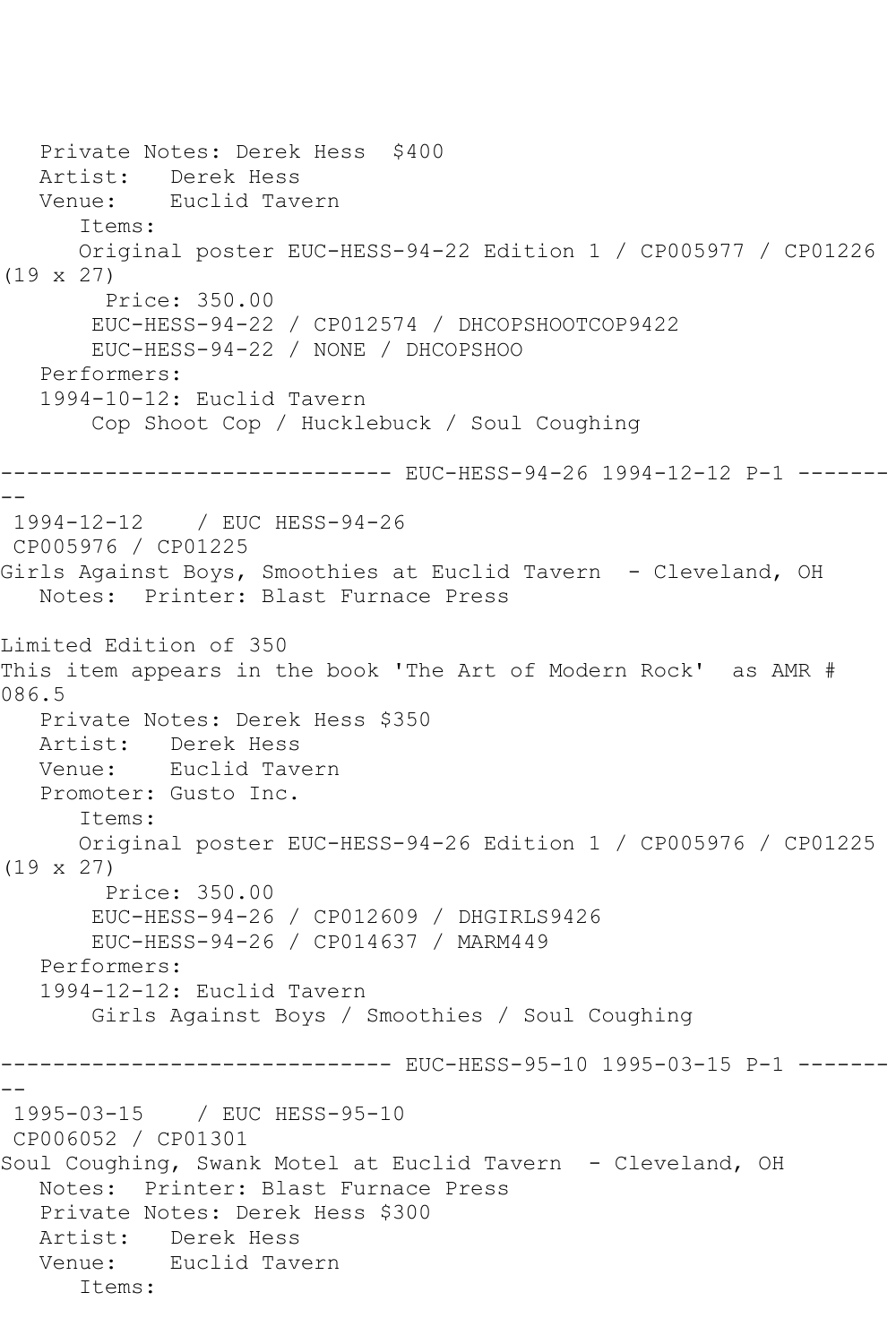Original poster EUC-HESS-95-10 Edition 1 / CP006052 / CP01301 (18 x 27-1/2) Price: 200.00 EUC-HESS-95-10 / CP012708 / DHSOULCOUGHING9510 Performers: 1995-03-15: Euclid Tavern Soul Coughing / Swank Motel / Smack Daddy ------------------------------ EUC-HESS-95-14 1995-05-05 P-1 ------- -- 1995-05-05 / EUC HESS-95-14 CP006014 / CP01263 Craw, Dimbulb at Euclid Tavern - Cleveland, OH Notes: Printer: Blast Furnace Press Private Notes: Derek Hess Artist: Derek Hess Venue: Euclid Tavern Items: Original poster EUC-HESS-95-14 Edition 1 / CP006014 / CP01263 (13 x 26-7/8) Price: 75.00 EUC-HESS-95-14 / CP012581 / DHCRAW9514 EUC-HESS-95-14 / NONE / DHCRAW951 Performers: 1995-05-05: Euclid Tavern Craw / Dimbulb / Philo Beddow ------------------------------ EUC-HESS-95-20 1995-06-25 P-1 ------- -- 1995-06-25 / EUC HESS-95-20 CP006008 / CP01257 Red Aunts, Bassholes at Euclid Tavern - Cleveland, OH Notes: Printer: Blast Furnace Press Private Notes: Derek Hess \$150 Artist: Derek Hess Venue: Euclid Tavern Items: Original poster EUC-HESS-95-20 Edition 1 / CP006008 / CP01257 (16-3/16 x 27) Price: 100.00 EUC-HESS-95-20 / CP012685 / DHREDAUNTS9520 EUC-HESS-95-20 / NONE / DHREDAUNT Performers: 1995-06-25: Euclid Tavern Red Aunts / Bassholes ------------------------------ 1995-07-05 P ---------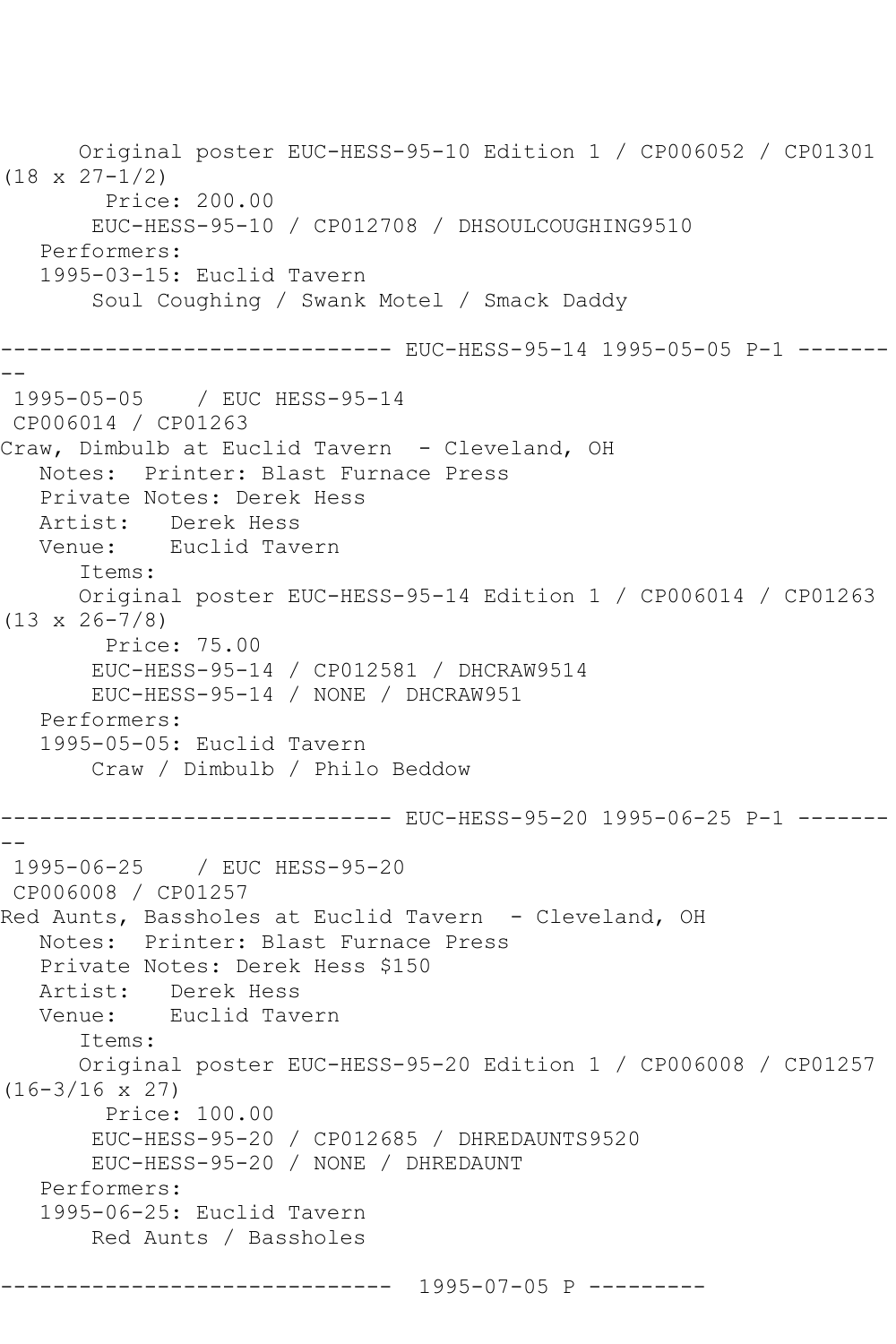```
1995-07-05 / 
CP045888 / CP045888
Bailter Space, Throchmorton at Euclid Tavern - Cleveland, OH
   Private Notes: Derek Hess
   Artist: Derek Hess
   Venue: Euclid Tavern
      Items:
      Original poster / CP045888 / CP045888
   Performers:
   1995-07-05: Euclid Tavern
       Bailter Space / Throckmorton
------------------------------ EUC-HESS-95-24 1995-07-19 P-1 -------
--
 1995-07-19 / EUC HESS-95-24
CP006053 / CP01302
Mule Mousetrap, Love Nut at Euclid Tavern - Cleveland, OH
   Notes: Printer: SF & A
   Private Notes: Derek Hess $150
   Artist: Derek Hess
   Venue: Euclid Tavern
      Items:
      Original poster EUC-HESS-95-24 Edition 1 / CP006053 / CP01302 
(19-11/16 x 33)
        Price: 150.00
       EUC-HESS-95-24 / CP012651 / DHMULE9524
       EUC-HESS-95-24 / NONE / DHMULE952
   Performers:
   1995-07-19: Euclid Tavern
       Mule Mousetrap / Love Nut
------------------------------ EUC 1995-09-01 P-1 ---------
1995-09-01 / EUC 
CP006061 / CP01310
Jesus Lizard, Dimbulb at Euclid Tavern - Cleveland, OH
   Private Notes: Derek Hess
   Artist: Derek Hess
   Venue: Euclid Tavern
      Items:
      Original poster EUC Edition 1 / CP006061 / CP01310
       EUC / CP012636 / DHJESUSLIZARD9526
       EUC / NONE / DHJESUSLI
   Performers:
   1995-09-01: Euclid Tavern
       Jesus Lizard / Dimbulb / Cathouse / Craw / Season To Risk
------------------------------ 1995-09-01 P ---------
```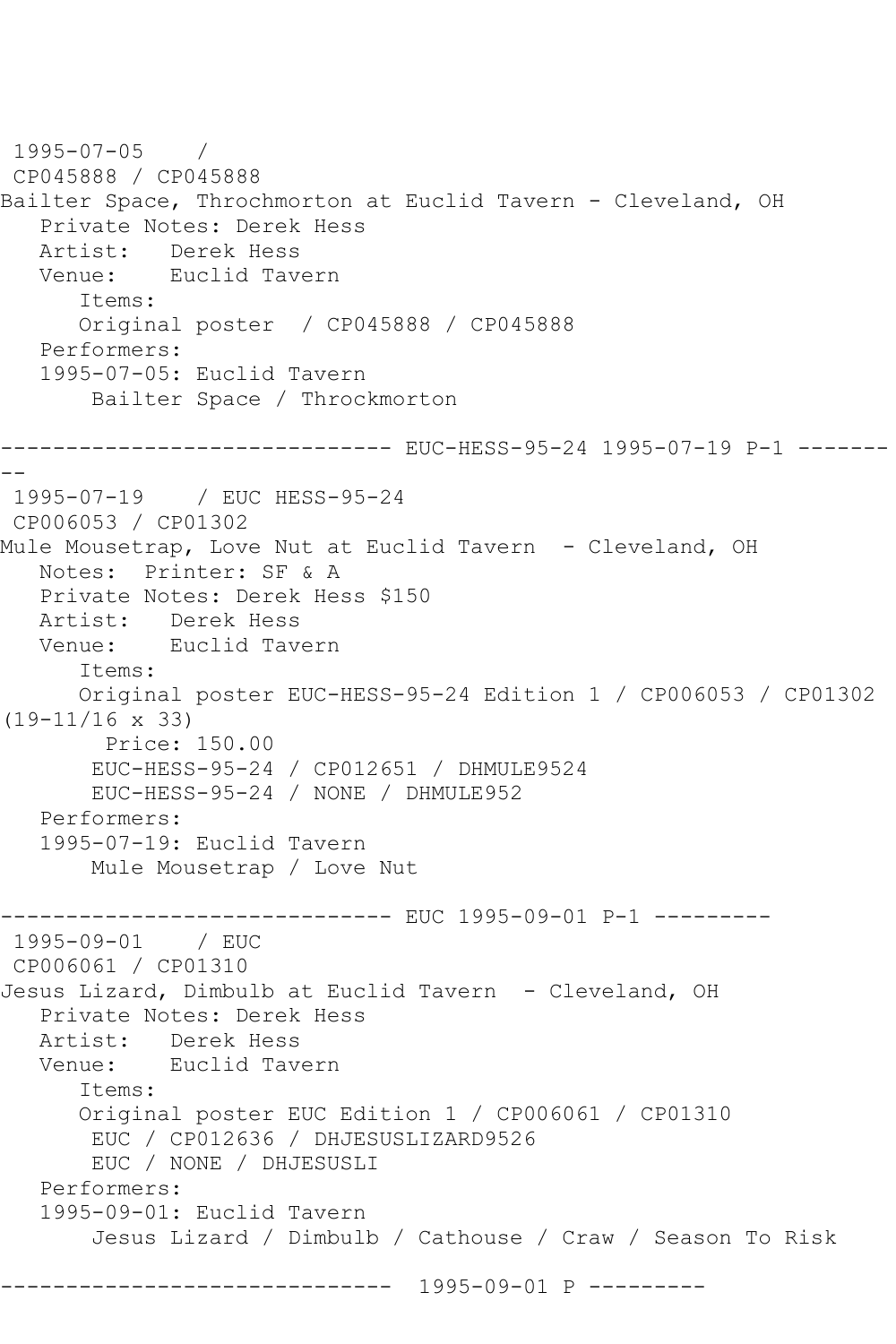1995-09-01 / CP700468 / CP700468 Jesus Lizard, Season To Risk at Euclid Tavern [Cleveland, OH] Notes: Signed Limited Edition of 300 This item appears in the book 'The Art of Modern Rock' as AMR # 086.2 Artist: Derek Hess Venue: Euclid Tavern Promoter: Gusto Inc. Items: Original poster / CP700468 / CP700468 (23 x 33) Performers: 1995-09-01: Euclid Tavern Jesus Lizard / Season To Risk 1995-09-02: Jesus Lizard / Dimbulb / Cathouse 1995-09-0: Jesus Lizard / Craw ------------------------------ EUC 1995-09-15 P --------- 1995-09-15 / EUC CP030696 / NM10645 Antiseen, Shiv at Euclid Tavern - Cleveland, OH Venue: Euclid Tavern Items: Original poster EUC / CP030696 / NM10645 Performers: 1995-09-15: Euclid Tavern Antiseen / Shiv / Stepsister / Zen Guerilla ------------------------------ EUC-HESS-95-29 1995-10-01 P-1 -------  $- -$ 1995-10-01 / EUC HESS-95-29 CP006055 / CP01304 Unsane Kepone, Guzzard at Euclid Tavern - Cleveland, OH Notes: Printer: SF & A Signed Limited Edition of 600 This item appears in the book 'The Art of Modern Rock' as AMR # 006.1 Private Notes: Derek Hess \$035 Other: Art Show Artist: Derek Hess<br>Venue: Euclid Tav Euclid Tavern Items: Original poster EUC-HESS-95-29 Edition 1 / CP006055 / CP01304 (21-1/2 x 33) Price: 75.00 EUC-HESS-95-29 / CP012721 / DHUNSANE9529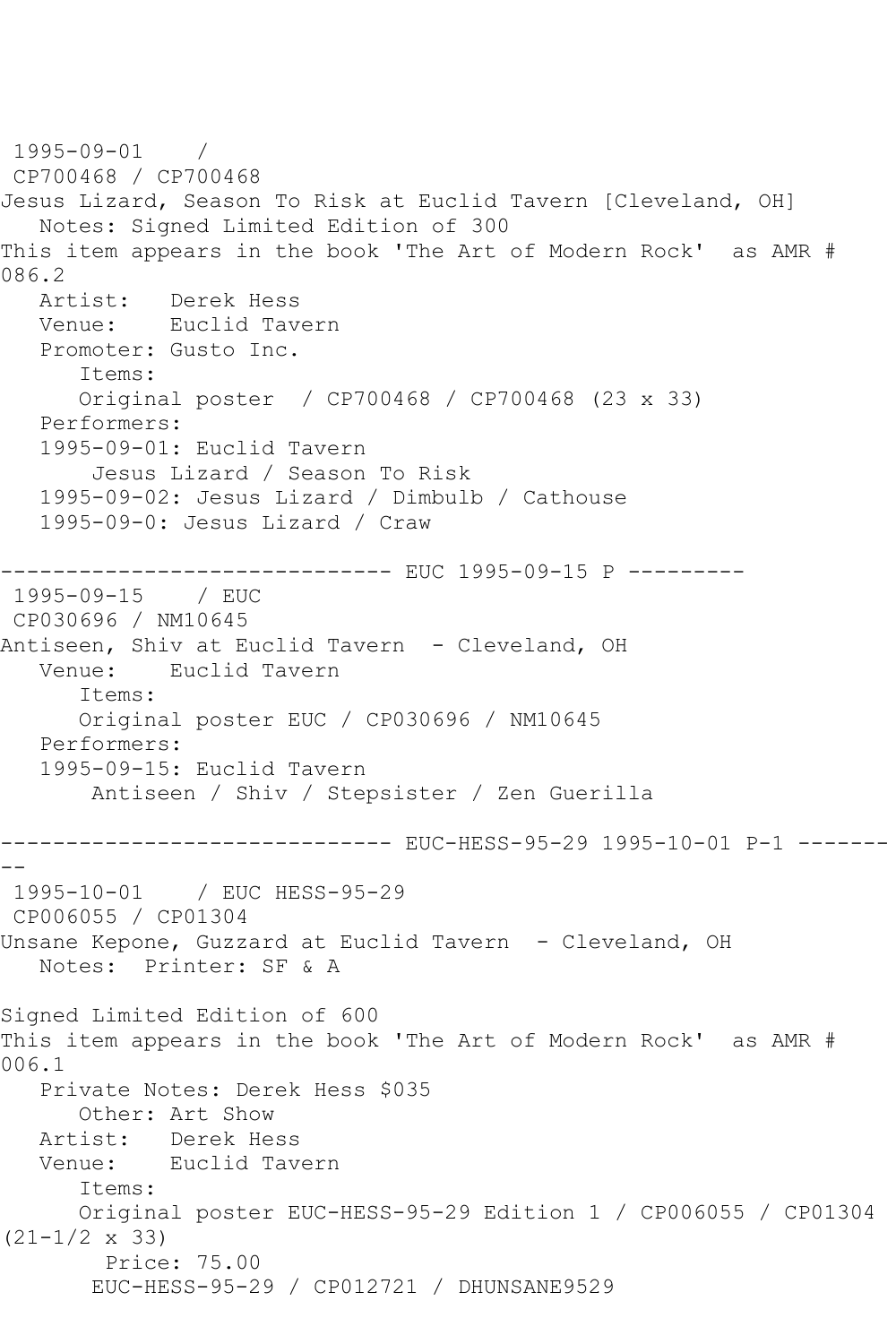EUC-HESS-95-29 / NONE / DHUNSANE9 Performers: 1995-10-01: Euclid Tavern Unsane Kepone / Guzzard ------------------------------ EUC-HESS-95-30 1995-10-16 P-1 ------- -- 1995-10-16 / EUC HESS-95-30 CP006040 / CP01289 Season To Risk, Beats Hell Out of Me at Euclid Tavern - Cleveland, OH Notes: Printer: SF & A Private Notes: Derek Hess \$035 Artist: Derek Hess Venue: Euclid Tavern Items: Original poster EUC-HESS-95-30 Edition 1 / CP006040 / CP01289  $(14-1/2 \times 33)$  Price: 75.00 EUC-HESS-95-30 / CP006050 / CP01299 EUC-HESS-95-30 / CP012695 / DHSEASONTORISK9530 Performers: 1995-10-16: Euclid Tavern Season To Risk / Beats Hell Out of Me / Shiner ------------------------------ EUC 1996-02-11 P-1 --------- 1996-02-11 / EUC CP013177 / FK19960211 Kepone, Mount Shasta at Euclid Tavern - Cleveland, OH Artist: Frank Kozik Venue: Euclid Tavern Items: Original poster EUC Edition 1 / CP013177 / FK19960211 Performers: 1996-02-11: Euclid Tavern Kepone / Mount Shasta / Downside Special ------------------------------ EUC-HESS-96-05 1996-04-22 P-1 ------- -- 1996-04-22 / EUC HESS-96-05 CP006010 / CP01259 Cibo Matto, Throckmorton at Euclid Tavern - Cleveland, OH Notes: Printer: Blast Furnace Press Signed Limited Edition of 390 This item appears in the book 'The Art of Modern Rock' as AMR # 086.3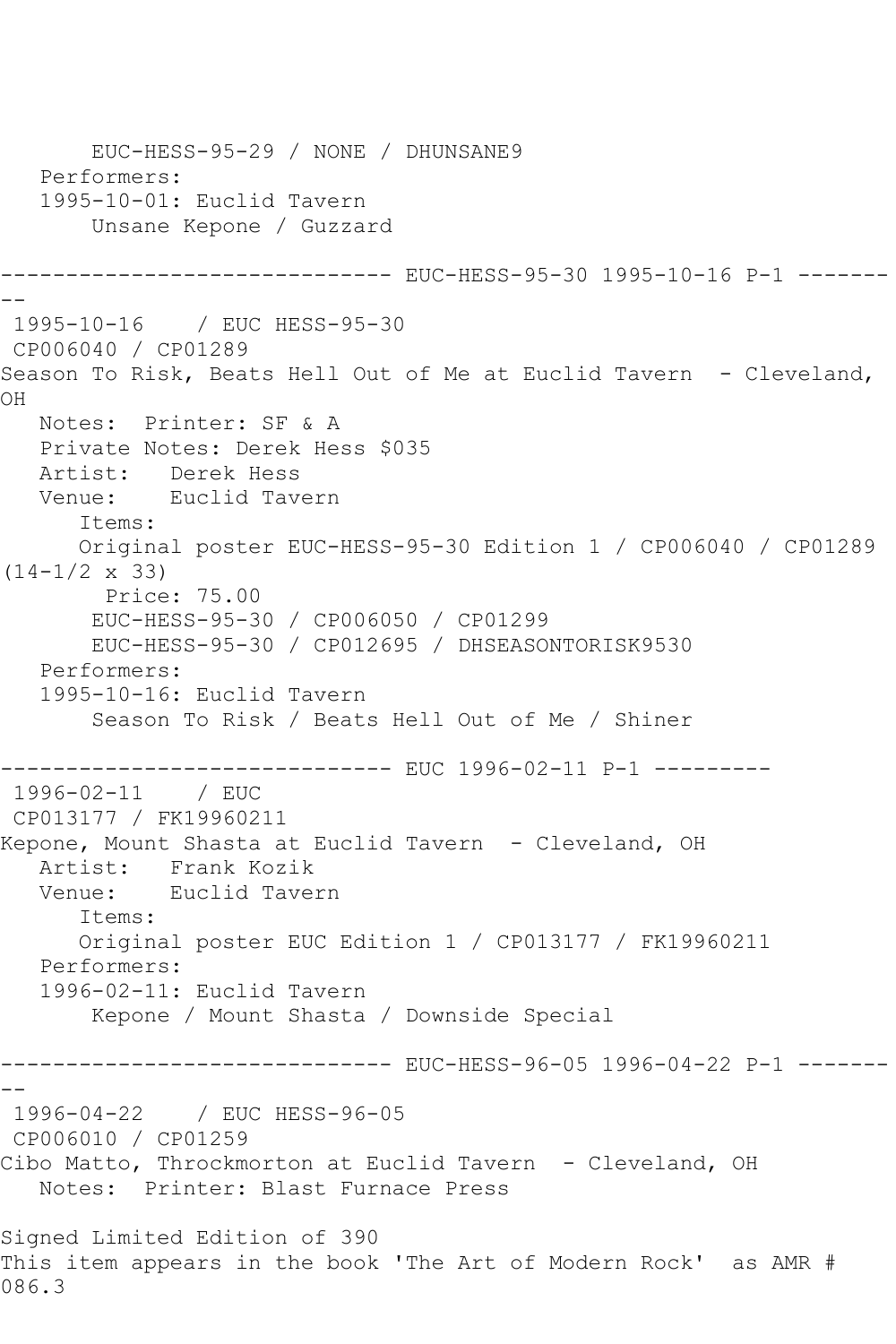```
 Private Notes: Derek Hess $050
   Artist: Derek Hess
   Venue: Euclid Tavern
      Items:
      Original poster EUC-HESS-96-05 Edition 1 / CP006010 / CP01259 
(15-1/2 x 28)
        Price: 75.00
       EUC-HESS-96-05 / CP012564 / DHCIBO
   Performers:
   1996-04-22: Euclid Tavern
       Cibo Matto / Throckmorton
------------------------------ EUC 1996-05-15 P-1 ---------
1996-05-15 / EUC 
CP014812 / MARM767
Two Dollar Guitar, Simon Joyner at Euclid Tavern - Cleveland, OH
   Venue: Euclid Tavern
   Promoter: Sucker Punch Productions
      Items:
      Original poster EUC Edition 1 / CP014812 / MARM767
   Performers:
   1996-05-15: Euclid Tavern
       Two Dollar Guitar / Simon Joyner / Gitbex / Tim Foljahn / 
Half Japanese / Boredoms / Steve Shelly / Sonic Youth / Dave Motamed 
/ Cell
------------------------------ EUC-HESS-96-12 1996-08-07 P-1 -------
--
1996-08-07 / EUC HESS-96-12
CP006036 / CP01285
Barkmarket, Sheilbound at Euclid Tavern - Cleveland, OH
   Notes: Printer: SF & A
   Private Notes: Derek Hess $035
   Artist: Derek Hess
   Venue: Euclid Tavern
      Items:
      Original poster EUC-HESS-96-12 Edition 1 / CP006036 / CP01285 
(20-1/2 x 33)
        Price: 75.00
       EUC-HESS-96-12 / CP012549 / DHBARKMARKET
       EUC-HESS-96-12 / NONE / DHBARKMAR
   Performers:
   1996-08-07: Euclid Tavern
       Barkmarket / Sheilbound / Nucleon
------------------------------ 1996-09-11 P ---------
1996-09-11 /
```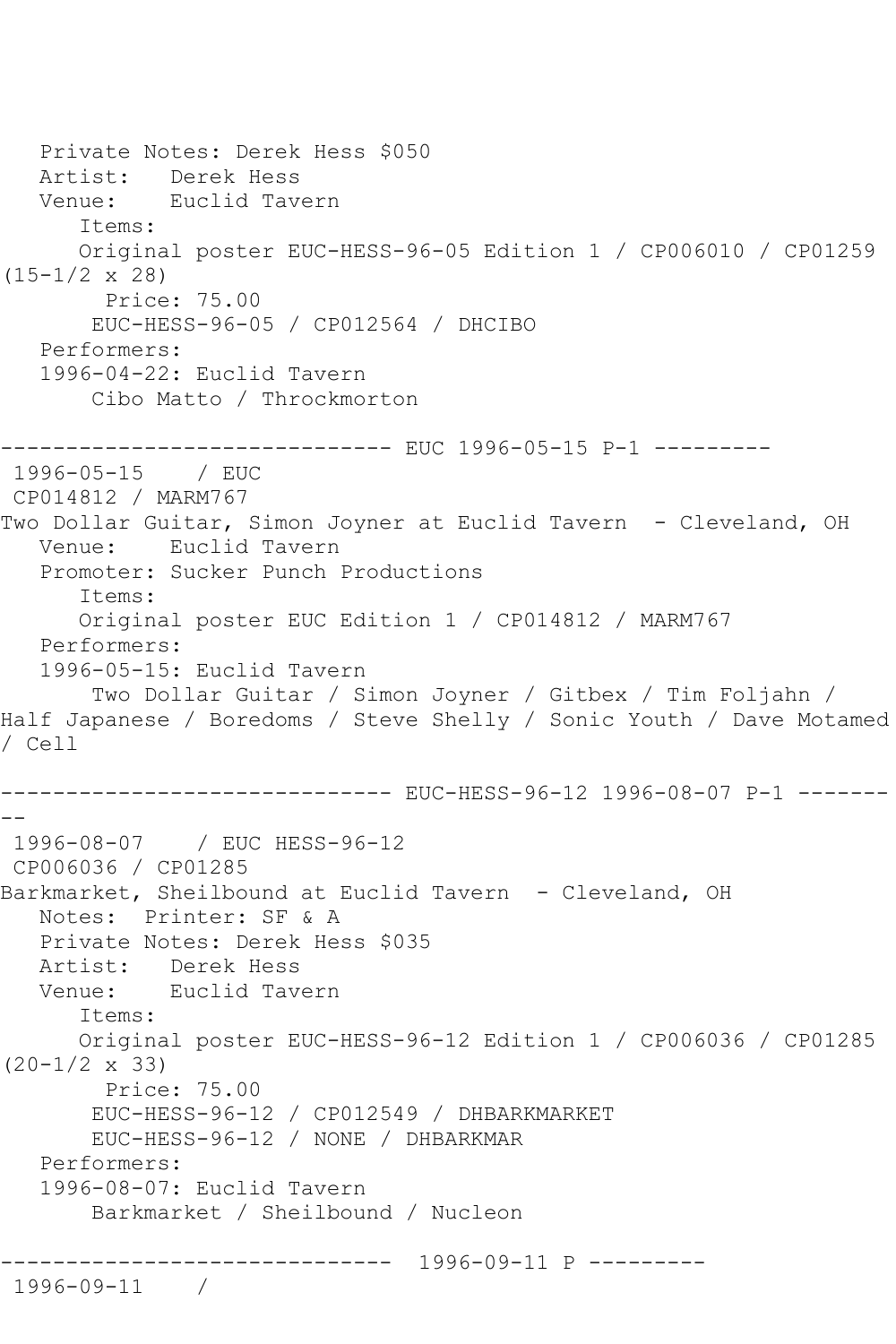```
CP045889 / CP045889
Butter, Skeleton Key at Euclid Tavern - Cleveland, OH
   Private Notes: Derek Hess
  Artist: Derek Hess<br>Venue: Euclid Tave
           Euclid Tavern
      Items:
      Original poster / CP045889 / CP045889
   Performers:
   1996-09-11: Euclid Tavern
       Butter / Skeleton Key / Buffalo Daughter
------------------------------ EUC-HESS-96-14 1996-10-09 P-1 -------
--
1996-10-09 / EUC HESS-96-14
CP005943 / CP01192
Arcwelder, Flour at Euclid Tavern - Cleveland, OH
   Notes: Printer: SF & A
   Private Notes: Derek Hess $300
   Artist: Derek Hess
   Venue: Euclid Tavern
       Items:
      Original poster EUC-HESS-96-14 Edition 1 / CP005943 / CP01192 
(17 x 33)
        Price: 300.00
       EUC-HESS-96-14 / CP012542 / DHARCWELDER
       EUC-HESS-96-14 / NONE / DHARCWELD
   Performers:
   1996-10-09: Euclid Tavern
       Arcwelder / Flour / Shellbound
------------------------------ EUC-HESS-96-18 1996-12-06 P-1 -------
--
 1996-12-06 / EUC HESS-96-18
CP005968 / CP01217
Six Finger Satellite, Sheilbound at Euclid Tavern - Cleveland, OH
   Notes: Printer: SF & A
   Private Notes: Derek Hess $035
   Artist: Derek Hess
   Venue: Euclid Tavern
       Items:
      Original poster EUC-HESS-96-18 Edition 1 / CP005968 / CP01217 
(15 x 28)
        Price: 75.00
       EUC-HESS-96-18 / CP012703 / DHSIXFINGER
        EUC-HESS-96-18 / NONE / DHSIXFING
   Performers:
   1996-12-06: Euclid Tavern
```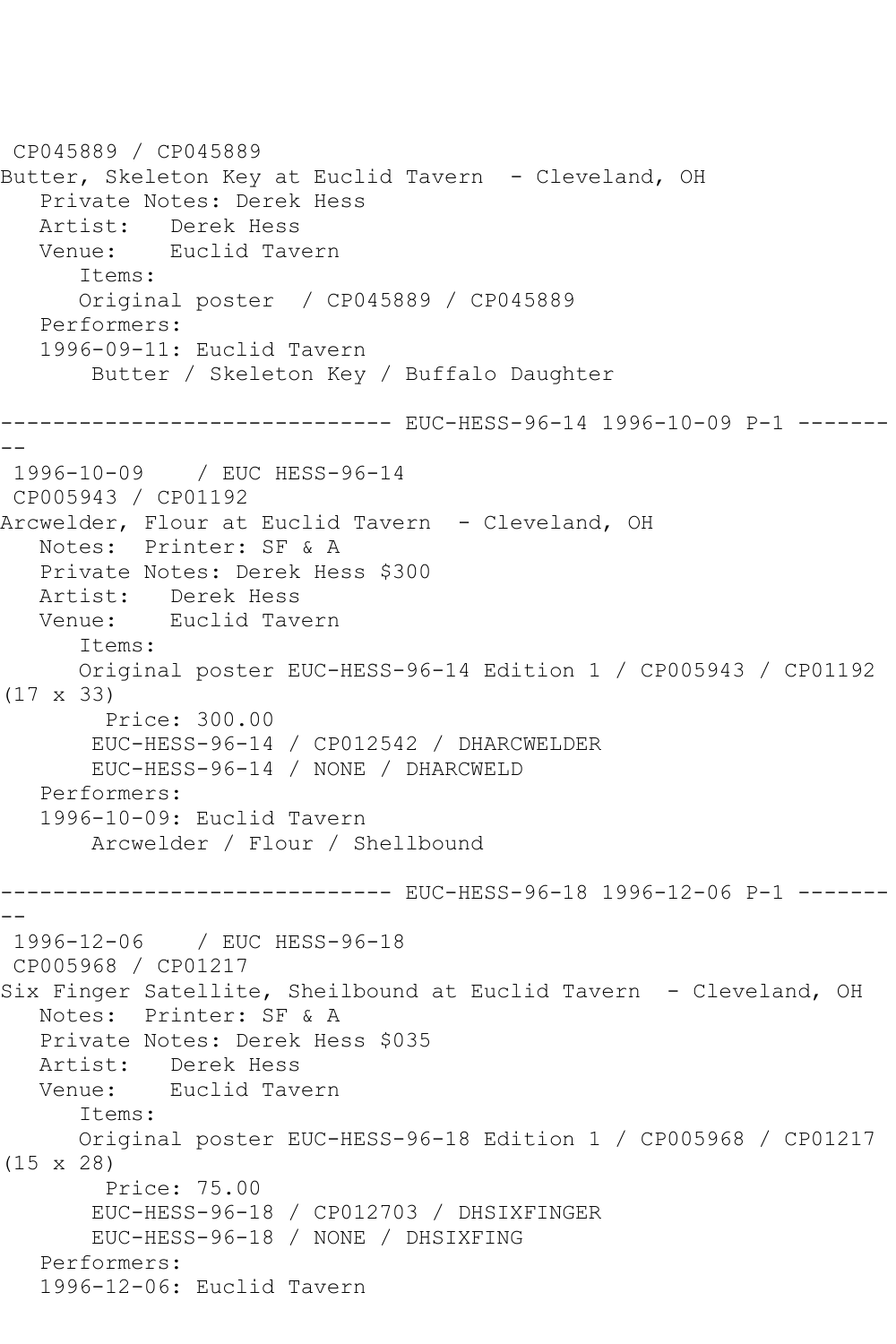Six Finger Satellite / Sheilbound / Speedking ------------------------------ EUC-HESS-97-01 1997-02-17 P-1 ------- -- 1997-02-17 / EUC HESS-97-01 CP005949 / CP01198 Cibo Matto, Coltrane Wreck at Euclid Tavern - Cleveland, OH Notes: Printer: SF & A Private Notes: Derek Hess Artist: Derek Hess Venue: Euclid Tavern Items: Original poster EUC-HESS-97-01 Edition 1 / CP005949 / CP01198  $(17-1/2 \times 33)$  Price: 300.00 EUC-HESS-97-01 / CP012566 / DHCIBOMATTO9701 EUC-HESS-97-01 / NONE / DHCIBOMAT Performers: 1997-02-17: Euclid Tavern Cibo Matto / Coltrane Wreck / Pulsars ------------------------------ EUC 1997-04-24 P-1 --------- 1997-04-24 / EUC CP008076 / CP03321 Firewater, Todd A. at Euclid Tavern [Cleveland, OH] Private Notes: Derek Hess Artist: Derek Hess Venue: Euclid Tavern Items: Original poster EUC Edition 1 / CP008076 / CP03321 Performers: 1997-04-24: Euclid Tavern Firewater / Todd A. / Valentine Six / Duvalby Brothers ------------------------------ 1997-04-24 P --------- 1997-04-24 / CP045882 / CP045882 Firewater, Valentine Six at Euclid Tavern - Cleveland, OH Private Notes: Derek Hess Artist: Derek Hess Venue: Euclid Tavern Items: Original poster / CP045882 / CP045882 Performers: 1997-04-24: Euclid Tavern Firewater / Valentine Six / Duvalby Bros.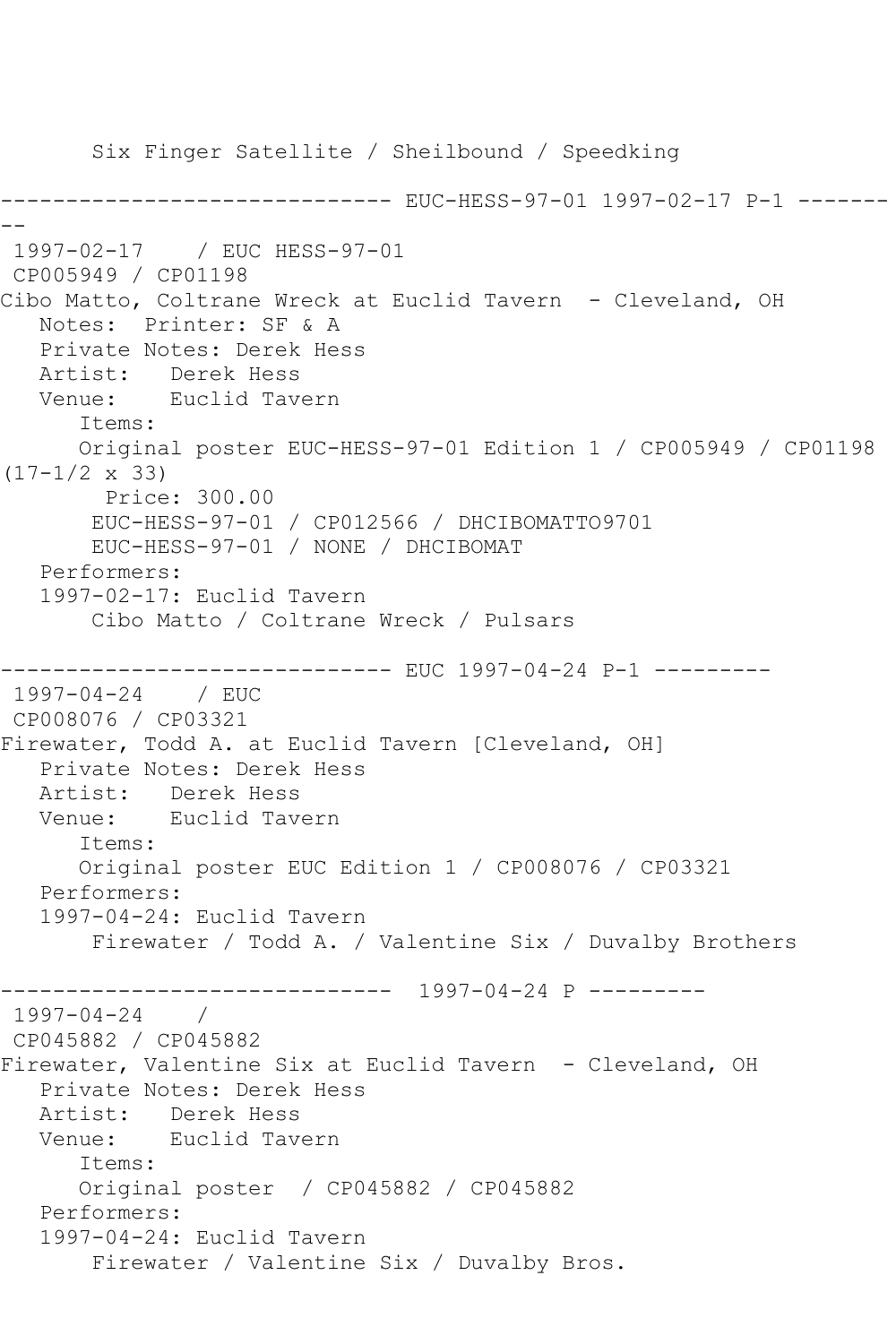```
------------------------------ 1997-07-16 P ---------
1997-07-16 / 
CP045883 / CP045883
Craw, Ice Burn at Euclid Tavern - Cleveland, OH
   Private Notes: Derek Hess
   Artist: Derek Hess
   Venue: Euclid Tavern
       Items:
      Original poster / CP045883 / CP045883
   Performers:
   1997-07-16: Euclid Tavern
        Craw / Ice Burn / Verbena
------------------------------ 1997-07-18 P ---------
1997-07-18 / 
CP045887 / CP045887
Philo Beddow, Quintaine Americana at Euclid Tavern - Cleveland, OH
   Private Notes: Derek Hess
  Artist: Derek Hess<br>Venue: Euclid Tave
            Euclid Tavern
       Items:
      Original poster / CP045887 / CP045887
   Performers:
   1997-07-18: Euclid Tavern
        Philo Beddow / Quintaine Americana / Hilo
------------------------------ EUC-HESS-97-12 1997-12-13 P-1 -------
--
1997-12-13 / EUC HESS-97-12
CP005948 / CP01197
Pegboy, Bluto's Revenge at Euclid Tavern - Cleveland, OH
   Notes: Printer: SF & A
   Private Notes: Derek Hess
   Artist: Derek Hess
   Venue: Euclid Tavern
      Items:
      Original poster EUC-HESS-97-12 Edition 1 / CP005948 / CP01197 
(20 x 33)
        Price: 75.00
        EUC-HESS-97-12 / CP012674 / DHPEGBOY9712
        EUC-HESS-97-12 / NONE / DHPEGBOY9
   Performers:
   1997-12-13: Euclid Tavern
        Pegboy / Bluto's Revenge
              ------------------------------ 1998-03-07 P ---------
1998-03-07 /
```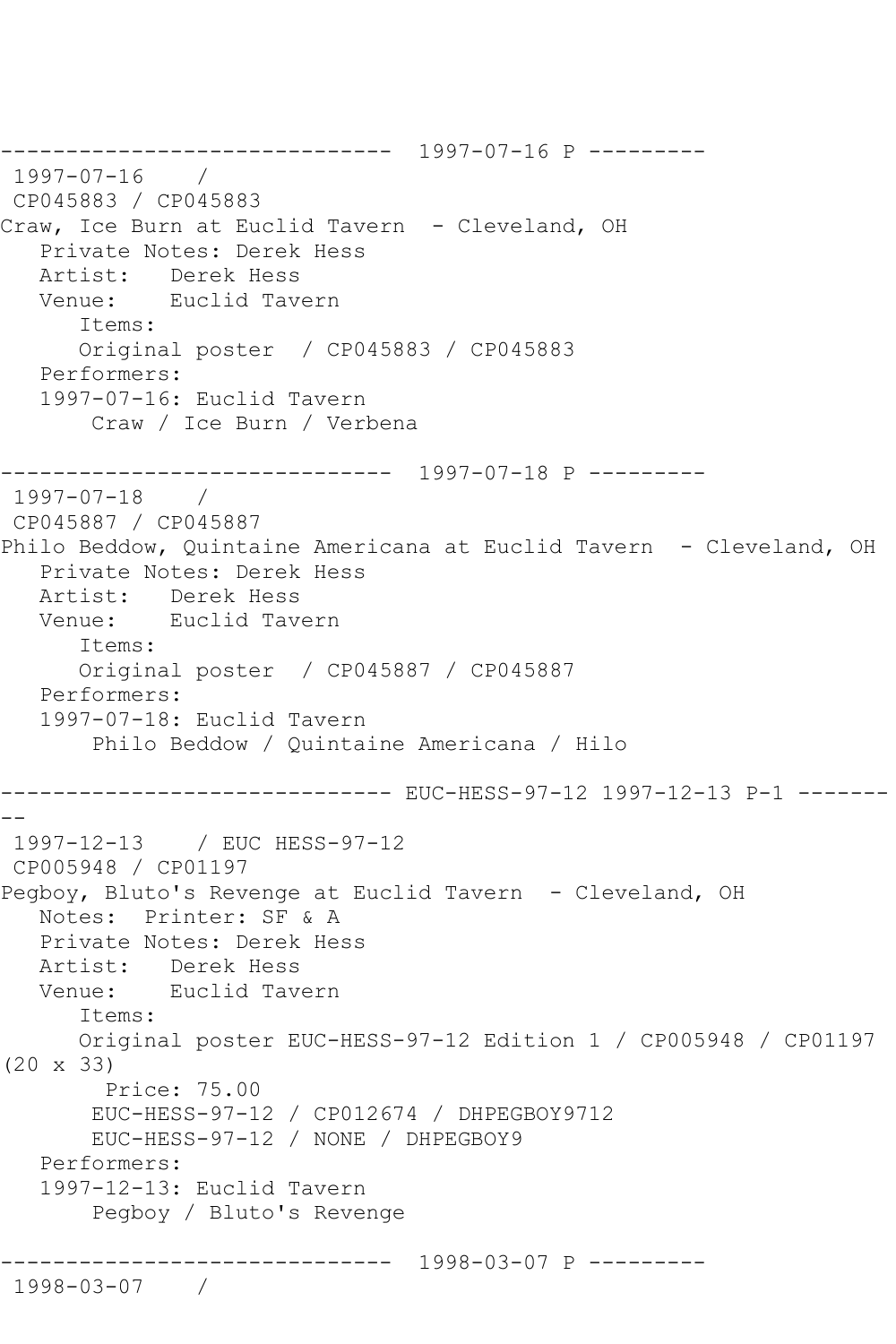```
CP045884 / CP045884
Disengage, Red Giant at Euclid Tavern - Cleveland, OH
   Private Notes: Derek Hess
  Artist: Derek Hess<br>Venue: Euclid Tav
            Euclid Tavern
       Items:
       Original poster / CP045884 / CP045884
   Performers:
    1998-03-07: Euclid Tavern
        Disengage / Red Giant / Double Zero
------------------------------ EUC-HESS-98-02 1998-03-21 P-1 -------
--
1998-03-21 / EUC HESS-98-02
CP005952 / CP01201
Uppercrust Conservatives, Signal 30 at Euclid Tavern - Cleveland, 
OH
   Notes: Printer: SF & A
   Private Notes: Derek Hess $030
   Artist: Derek Hess
   Venue: Euclid Tavern
       Items:
       Original poster EUC-HESS-98-02 Edition 1 / CP005952 / CP01201 
(19-1/2 x 33)
         Price: 75.00
        EUC-HESS-98-02 / CP012723 / DHUPPERCRUST9802
        EUC-HESS-98-02 / NONE / DHUPPERCR
   Performers:
    1998-03-21: Euclid Tavern
        Uppercrust Conservatives / Signal 30
------------------------------ EUC-HESS-98-04 1998-06-08 P-1 -------
--
1998-06-08 / EUC HESS-98-04
CP005958 / CP01207
Firewater Trona, Downside Special at Euclid Tavern - Cleveland, OH
   Notes: Printer: Highway Press
   Private Notes: Derek Hess $150
  Artist: Derek Hess<br>Venue: Euclid Tave
            Venue: Euclid Tavern
       Items:
       Original poster EUC-HESS-98-04 Edition 1 / CP005958 / CP01207 
(10-1/2 x 33)
         Price: 150.00
        EUC-HESS-98-04 / CP012600 / DHFIREWATER9804
        EUC-HESS-98-04 / NONE / DHFIREWAT
   Performers:
```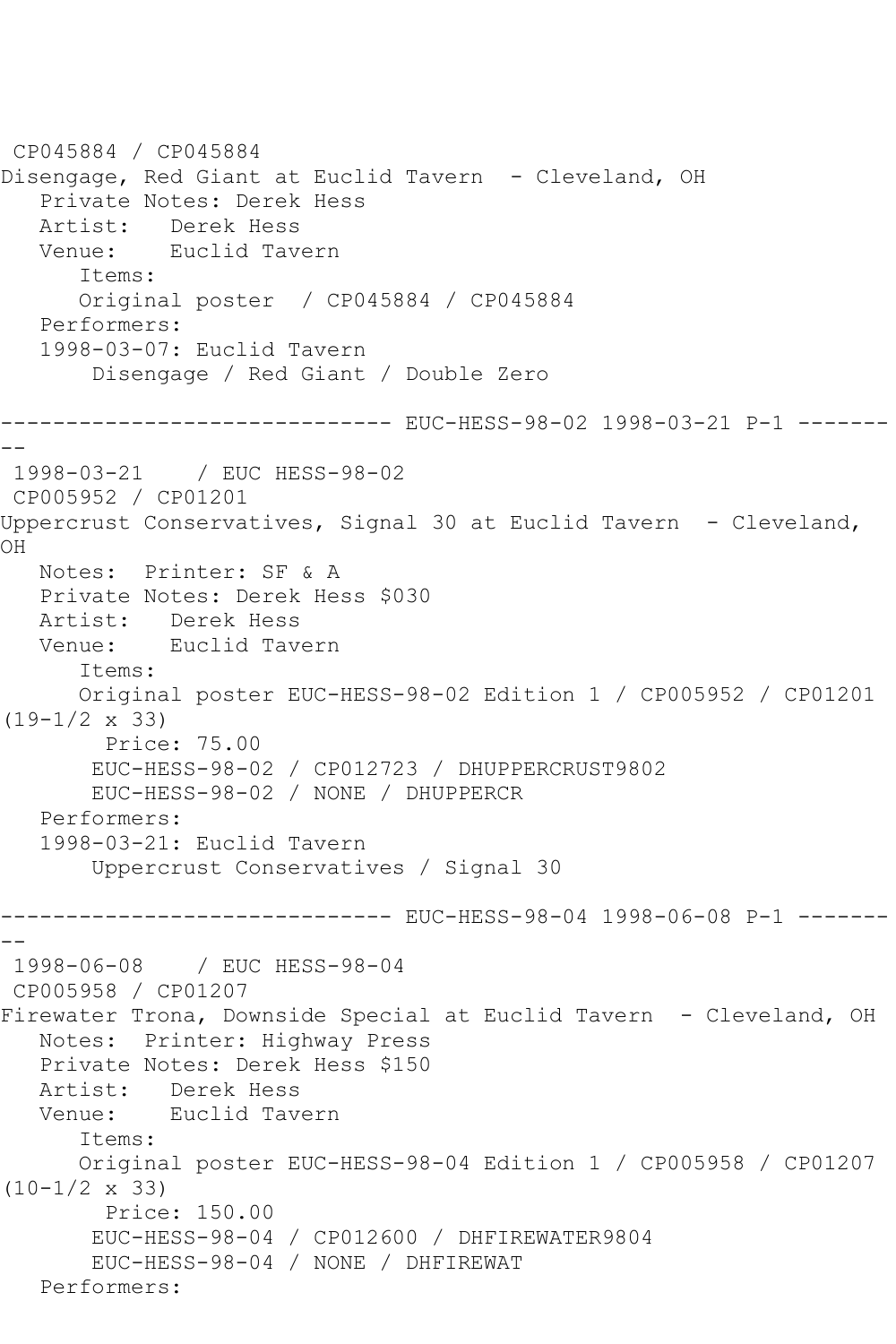```
 1998-06-08: Euclid Tavern
        Firewater Trona / Downside Special
              ---------------- EUC-HESS-98-05 1998-06-26 P-1 -------
--
1998-06-26 / EUC HESS-98-05
CP005940 / CP01189
Disengage Duvalby Bros., Keelhaul at Euclid Tavern - Cleveland, OH
   Notes: Printer: Highway Press
   Private Notes: Derek Hess $250
   Artist: Derek Hess
   Venue: Euclid Tavern
       Items:
       Original poster EUC-HESS-98-05 Edition 1 / CP005940 / CP01189 
(19 x 33)
         Price: 75.00
        EUC-HESS-98-05 / CP012589 / DHDISENGAGE9805
        EUC-HESS-98-05 / NONE / DHDISENGA
   Performers:
    1998-06-26: Euclid Tavern
        Disengage / Keelhaul
                ------------------------------ 1999-01-21 P ---------
1999-01-21 / 
CP045886 / CP045886
Scrawl, Steak DAddy Six at Euclid Tavern - Cleveland, OH
   Private Notes: Derek Hess
   Artist: Derek Hess
   Venue: Euclid Tavern
       Items:
      Original poster / CP045886 / CP045886
   Performers:
    1999-01-21: Euclid Tavern
        Scrawl / Steak Daddy Six / Lollipop
   -<mark>--------------------------</mark> 1999-09-29 P ---------<br>99-09-29   /
1999-09-29 / 
CP045885 / CP045885
Shellac, Brick Layer Cake at Euclid Tavern - Cleveland, OH
    Private Notes: Derek Hess
   Artist: Derek Hess
   Venue: Euclid Tavern
       Items:
       Original poster / CP045885 / CP045885
    Performers:
    1999-09-29: Euclid Tavern
        Shellac / Brick Layer Cake / Dis
```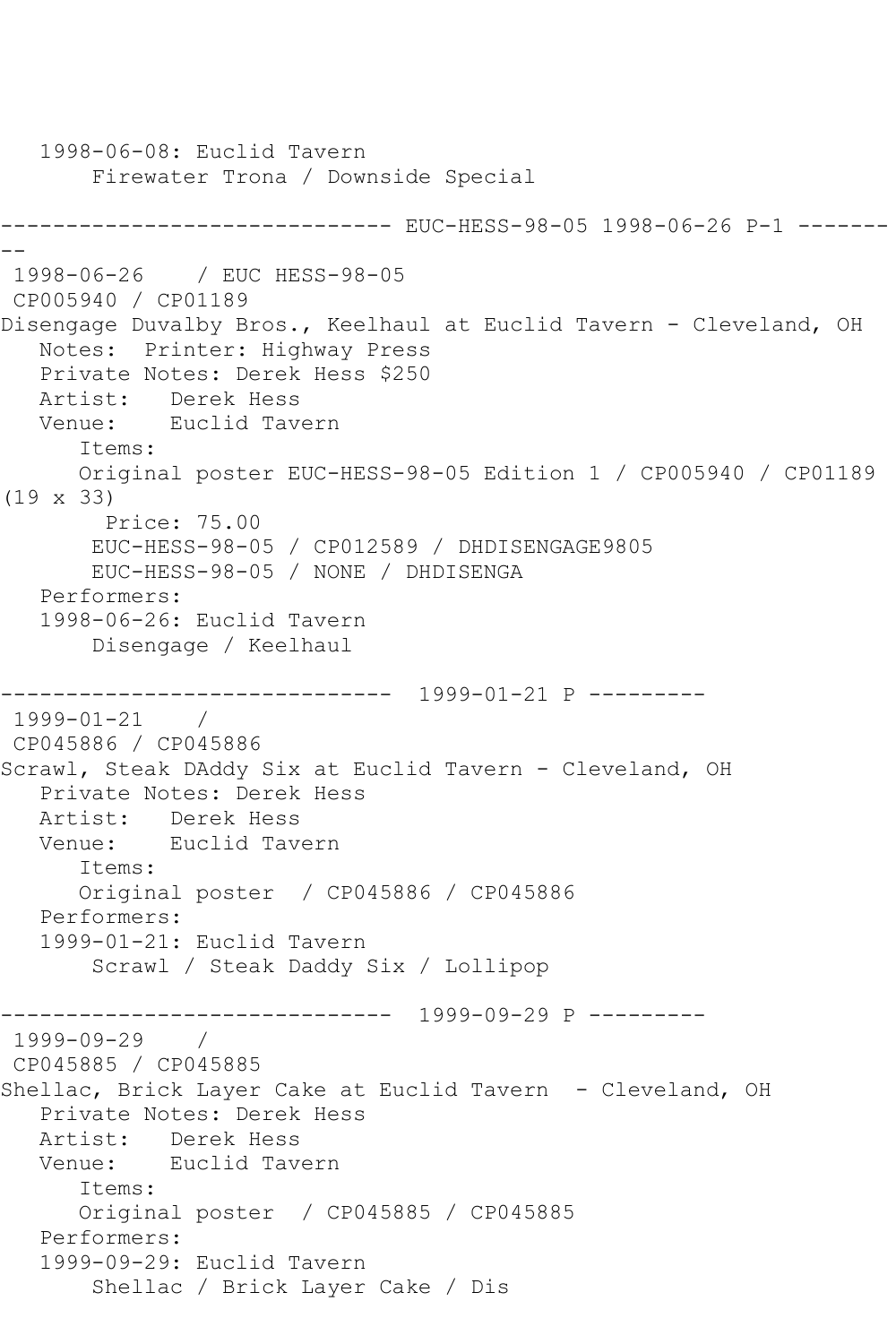------------------------------ EUC 19zz-01-17 P-1 --------- 19zz-01-17 / EUC CP013896 / MAH022 Red Giant, Chump at Euclid Tavern - Cleveland, OH Venue: Euclid Tavern Items: Original poster EUC Edition 1 / CP013896 / MAH022 Performers: 19zz-01-17: Euclid Tavern Red Giant / Chump / Martian John / Cabalist Lot ------------------------------ EUC 19zz-01-20 P-1 --------- 19zz-01-20 / EUC CP014821 / MARM776 Number One Cup, Plastics at Euclid Tavern - Cleveland, OH Venue: Euclid Tavern Items: Original poster EUC Edition 1 / CP014821 / MARM776 Performers: 19zz-01-20: Euclid Tavern Number One Cup / Plastics / 13th Days ------------------------------ EUC 19zz-01-21 P-1 --------- 19zz-01-21 / EUC CP008080 / CP03325 Scrawl, Steak Daddy Six at Euclid Tavern - Cleveland, OH Private Notes: Derek Hess Artist: Derek Hess Venue: Euclid Tavern Items: Original poster EUC Edition 1 / CP008080 / CP03325 Performers: 19zz-01-21: Euclid Tavern Scrawl / Steak Daddy Six / Lollipop ------------------------------ EUC 19zz-01-23 P-1 --------- 19zz-01-23 / EUC CP014711 / MARM526 Hil, Beauty Pageant at Euclid Tavern - Cleveland, OH<br>Venue: Euclid Tavern Venue: Euclid Tavern Items: Original poster EUC Edition 1 / CP014711 / MARM526 Performers: 19zz-01-23: Euclid Tavern Hil / Beauty Pageant / Divine Invasion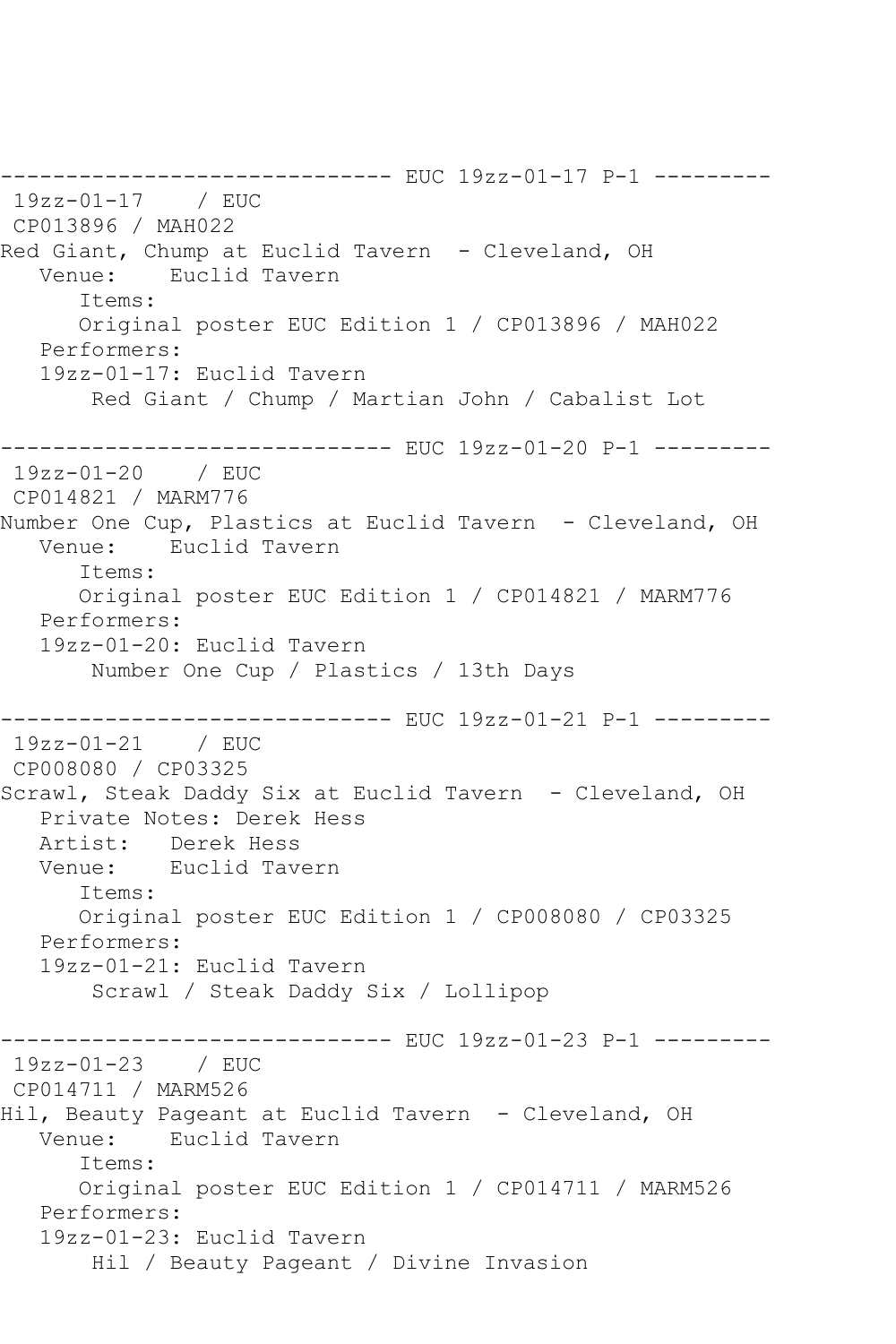------------------------------ EUC 19zz-02-05 P-1 --------- 19zz-02-05 / EUC CP014634 / MARM446 Blue, Soul Vandals at Euclid Tavern - Cleveland, OH<br>Venue: Euclid Tavern Euclid Tavern Items: Original poster EUC Edition 1 / CP014634 / MARM446 Performers: 19zz-02-05: Euclid Tavern Blue / Soul Vandals / Flat Black -------------------- EUC 19zz-02-26 P-1 ---------19zz-02-26 / EUC CP014141 / MAH267 Lovenut, Soma at Euclid Tavern - Cleveland, OH Venue: Euclid Tavern Items: Original poster EUC Edition 1 / CP014141 / MAH267 Performers: 19zz-02-26: Euclid Tavern Lovenut / Soma / Ballbag / Proms / Yum ------------------------------ EUC 19zz-03-01 P-1 --------- 19zz-03-01 / EUC CP014839 / MARM794 Fitz of Depression, Heathers at Euclid Tavern - Cleveland, OH<br>Venue: Euclid Tavern Euclid Tavern Items: Original poster EUC Edition 1 / CP014839 / MARM794 Performers: 19zz-03-01: Euclid Tavern Fitz of Depression / Heathers ------------------------------ EUC 19zz-03-06 P-1 --------- 19zz-03-06 / EUC CP014840 / MARM795 Laughing Hyenas, Step Sister at Euclid Tavern - Cleveland, OH Venue: Euclid Tavern Promoter: Zot Productions Items: Original poster EUC Edition 1 / CP014840 / MARM795 Performers: 19zz-03-06: Euclid Tavern Laughing Hyenas / Step Sister / Ovarian Trolley ------------------------------ EUC 19zz-03-07 P-1 --------- 19zz-03-07 / EUC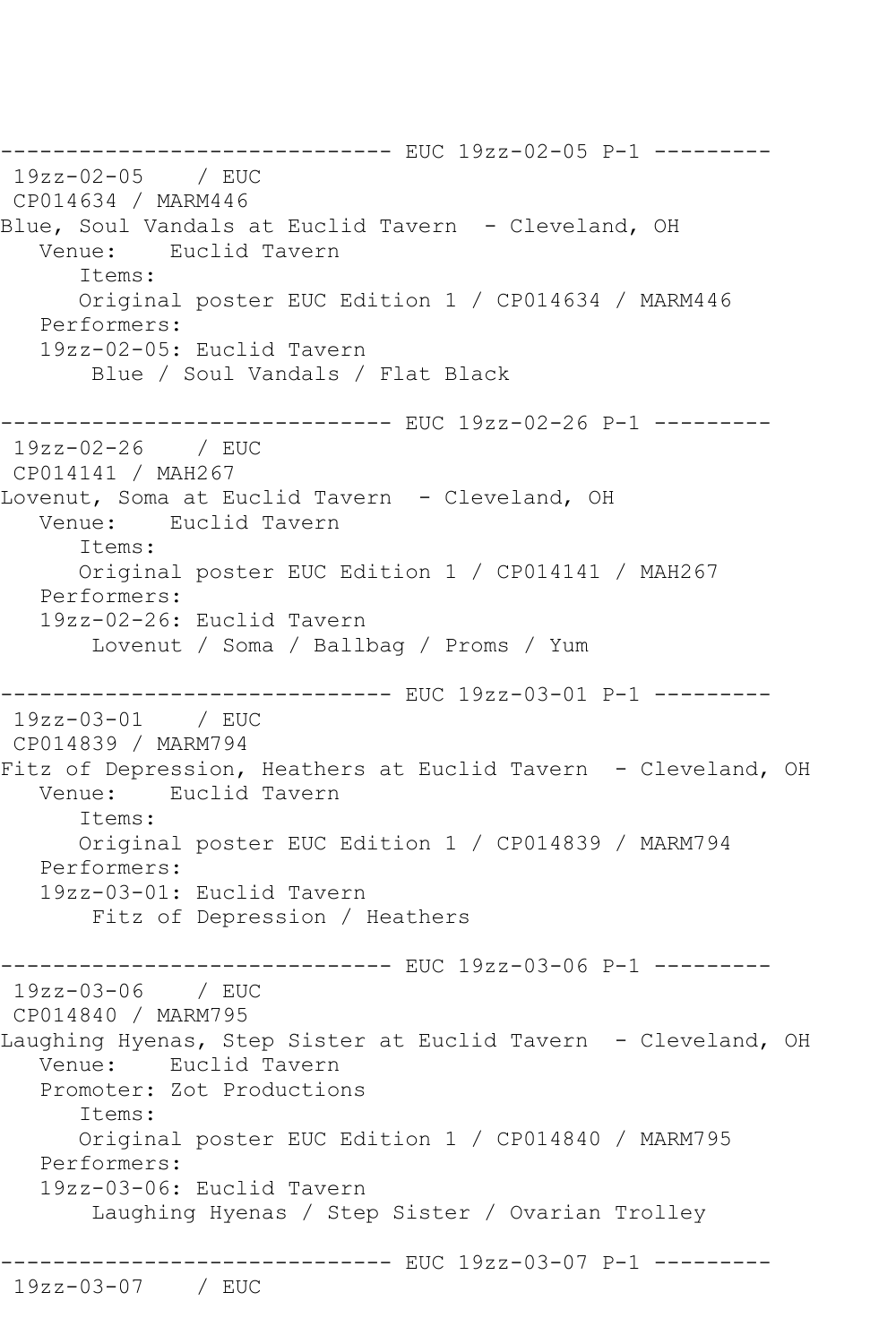CP008078 / CP03323 Disengage, Red Giant at Euclid Tavern - Cleveland, OH Private Notes: Derek Hess Artist: Derek Hess<br>Venue: Euclid Tave Euclid Tavern Items: Original poster EUC Edition 1 / CP008078 / CP03323 Performers: 19zz-03-07: Euclid Tavern Disengage / Red Giant / Double Zero ------------------------------ EUC 19zz-03-09 P-1 --------- 19zz-03-09 / EUC CP013895 / MAH021 Groovie Ghoulies, Donnas at Euclid Tavern - Cleveland, OH Venue: Euclid Tavern Items: Original poster EUC Edition 1 / CP013895 / MAH021 Performers: 19zz-03-09: Euclid Tavern Groovie Ghoulies / Donnas / Kingdapper Combo ------------------------------ EUC 19zz-05-18 P-1 --------- 19zz-05-18 / EUC CP014640 / MARM452 Crowbar, Stripmind at Euclid Tavern - Cleveland, OH Artist: Derek Hess Venue: Euclid Tavern Promoter: Gusto Inc. Items: Original poster EUC Edition 1 / CP014640 / MARM452 Performers: 19zz-05-18: Euclid Tavern Crowbar / Stripmind / Ten Tons of Hel ------------------------------ EUC 19zz-05-31 P-1 --------- 19zz-05-31 / EUC CP014072 / MAH196 Back Monkeys, Glocknien at Euclid Tavern - Cleveland, OH Artist: C. Parker<br>Venue: Euclid Ta Venue: Euclid Tavern Items: Original poster EUC Edition 1 / CP014072 / MAH196 Performers: 19zz-05-31: Euclid Tavern Back Monkeys / Glocknien / Nucleon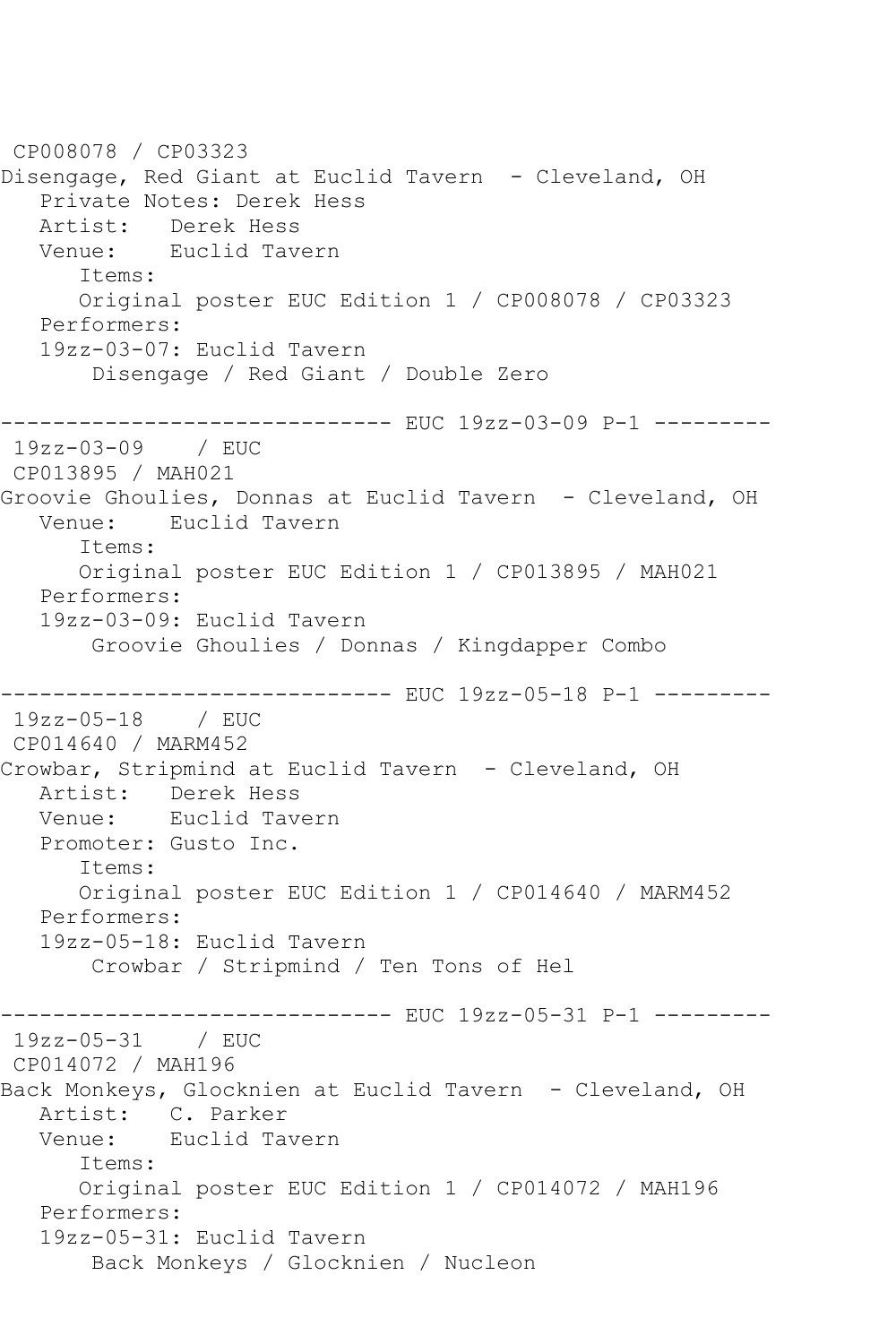------------------------------ EUC 19zz-06-05 P-1 --------- 19zz-06-05 / EUC CP014160 / MAH286 Nucleon at Euclid Tavern – Cleveland, OH<br>Venue: Euclid Tavern Euclid Tavern Items: Original poster EUC Edition 1 / CP014160 / MAH286 Performers: 19zz-06-05: Euclid Tavern Nucleon ------------------------------ EUC 19zz-06-07 P-1 --------- 19zz-06-07 / EUC CP014845 / MARM800 Duvalby Brothers, Phil Beddow at Euclid Tavern - Cleveland, OH Venue: Euclid Tavern Items: Original poster EUC Edition 1 / CP014845 / MARM800 Performers: 19zz-06-07: Euclid Tavern Duvalby Brothers / Phil Beddow / Downside Special / Biblical Proof of U.F.O.'s ------------------------------ EUC 19zz-06-10 P-1 --------- 19zz-06-10 / EUC CP014158 / MAH284 Sultans of Bing, Big Bang at Euclid Tavern - Cleveland, OH Venue: Euclid Tavern Items: Original poster EUC Edition 1 / CP014158 / MAH284 Performers: 19zz-06-10: Euclid Tavern Sultans of Bing / Big Bang / Kid From Cleveland ------------ EUC 19zz-06-12 P-1 ---------19zz-06-12 / EUC CP014159 / MAH285 Tilt, Teen Idols at Euclid Tavern - Cleveland, OH Venue: Euclid Tavern Items: Original poster EUC Edition 1 / CP014159 / MAH285 Performers: 19zz-06-12: Euclid Tavern Tilt / Teen Idols / Nimrods ------------------------------ EUC 19zz-07-05 P-1 --------- 19zz-07-05 / EUC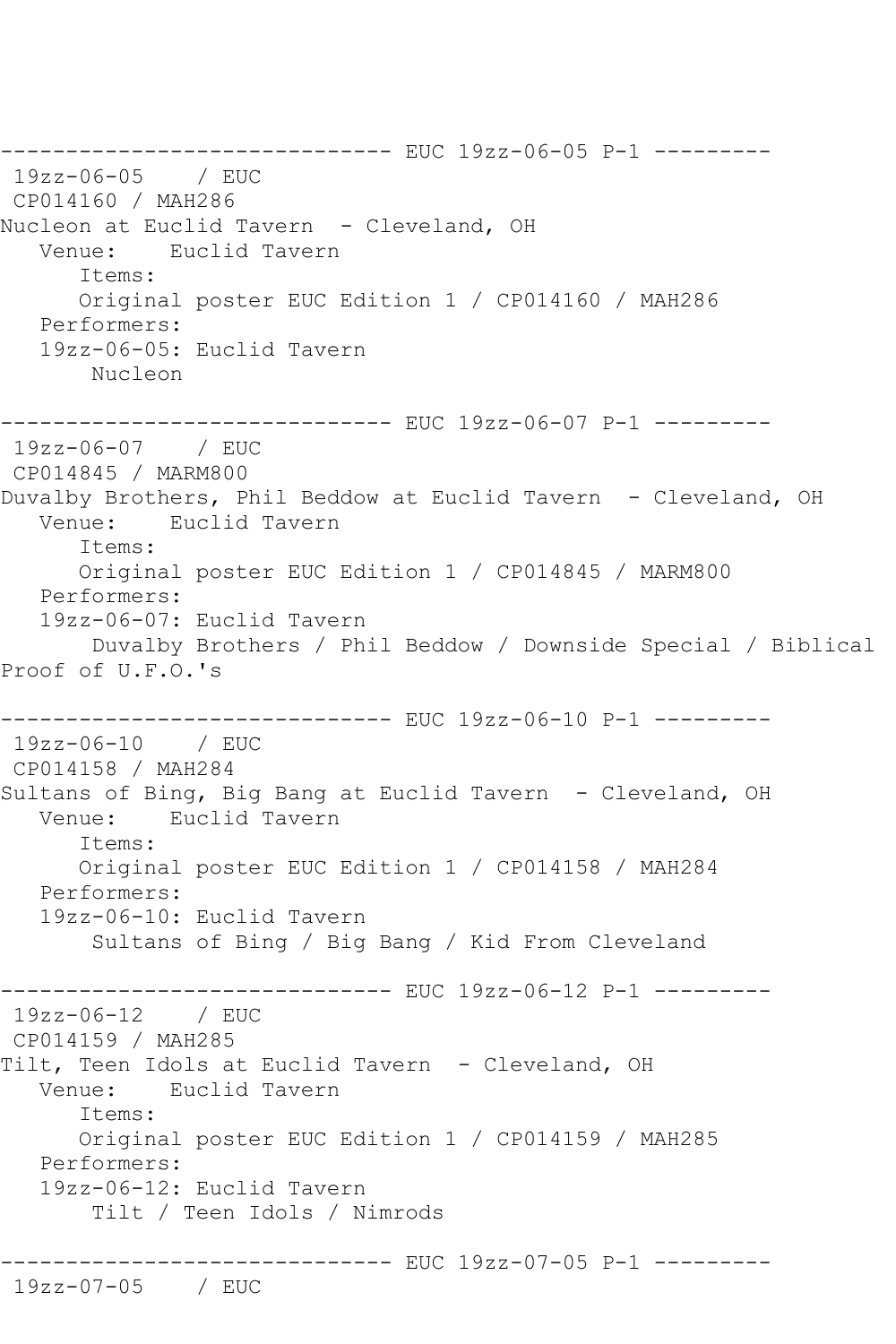CP008077 / CP03322 Bailter Space, Throckmorton at Euclid Tavern - Cleveland, OH Private Notes: Derek Hess Artist: Derek Hess<br>Venue: Euclid Tav Euclid Tavern Items: Original poster EUC Edition 1 / CP008077 / CP03322 Performers: 19zz-07-05: Euclid Tavern Bailter Space / Throckmorton ----------- EUC 19zz-07-16 P-1 ---------19zz-07-16 / EUC CP008082 / CP03327 Craw, Ice Burn at Euclid Tavern - Cleveland, OH Private Notes: Derek Hess Artist: Derek Hess Venue: Euclid Tavern Items: Original poster EUC Edition 1 / CP008082 / CP03327 Performers: 19zz-07-16: Euclid Tavern Craw / Ice Burn / Verbena ------------------------------ EUC 19zz-07-18 P-1 --------- 19zz-07-18 / EUC CP008081 / CP03326 Phil Beddow, Quintaine Americana at Euclid Tavern - Cleveland, OH Private Notes: Derek Hess Artist: Derek Hess Venue: Euclid Tavern Items: Original poster EUC Edition 1 / CP008081 / CP03326 Performers: 19zz-07-18: Euclid Tavern Phil Beddow / Quintaine Americana / Hilo ----------- EUC 19zz-08-14 P-1 ---------19zz-08-14 / EUC CP014056 / MAH180 Ghost, Hilo at Euclid Tavern - Cleveland, OH Venue: Euclid Tavern Items: Original poster EUC Edition 1 / CP014056 / MAH180 Performers: 19zz-08-14: Euclid Tavern Ghost / Hilo / Coral Sea / Tie Breaker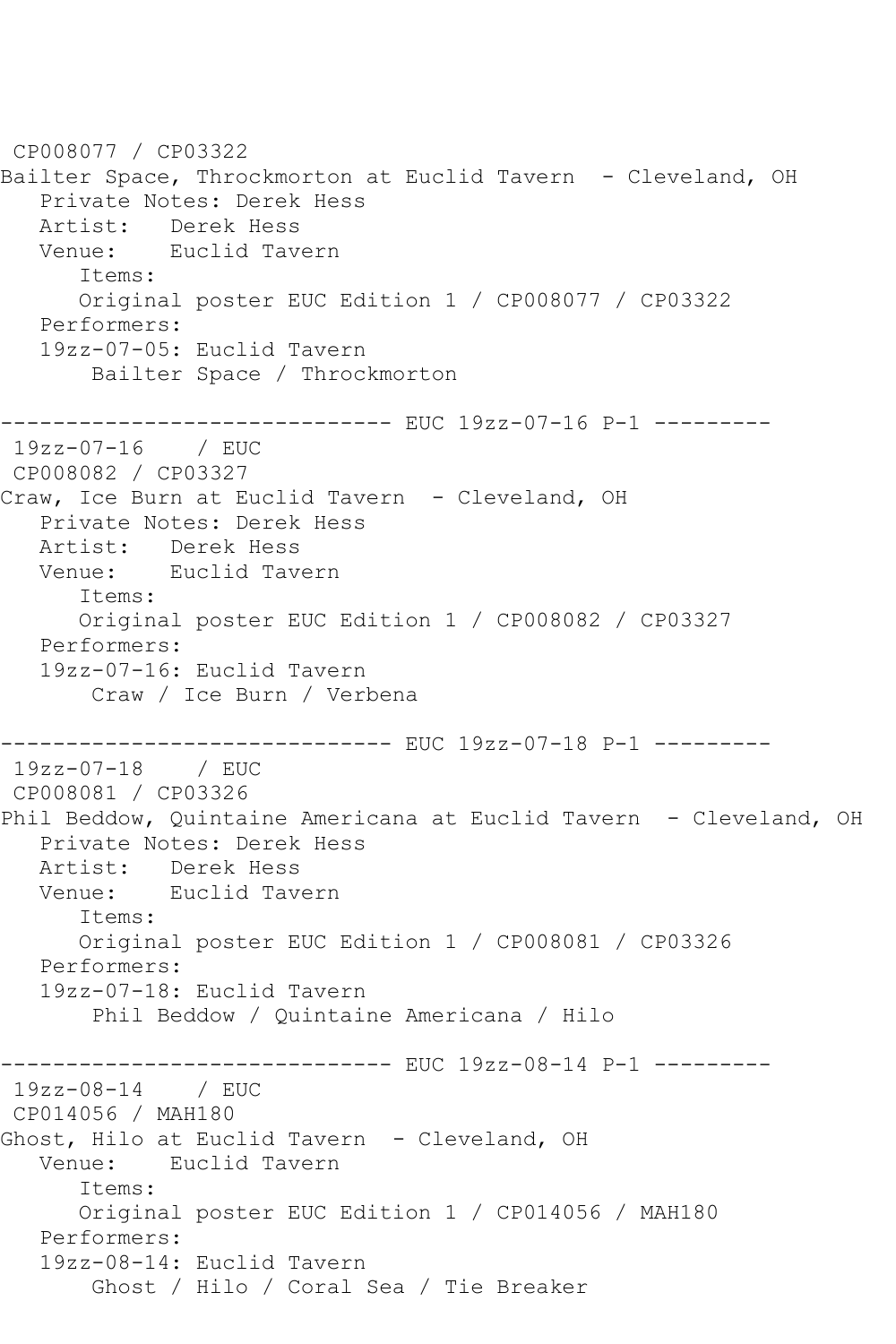------------------------------ EUC 19zz-08-31 P-1 --------- 19zz-08-31 / EUC CP014844 / MARM799 MDC, Millions of Dead Cops at Euclid Tavern - Cleveland, OH Venue: Euclid Tavern Promoter: Gusto Inc. Items: Original poster EUC Edition 1 / CP014844 / MARM799 Performers: 19zz-08-31: Euclid Tavern MDC / Millions of Dead Cops / Sick and Tired / Blister ------------------------------ EUC 19zz-09-11 P-1 --------- 19zz-09-11 / EUC CP008083 / CP03328 Butter, Skeleton Key at Euclid Tavern - Cleveland, OH Private Notes: Derek Hess Artist: Derek Hess Venue: Euclid Tavern Items: Original poster EUC Edition 1 / CP008083 / CP03328 Performers: 19zz-09-11: Euclid Tavern Butter / Skeleton Key / Buffalo Daughter ------------------------------ EUC 19zz-09-18 P-1 --------- 19zz-09-18 / EUC CP013956 / MAH081 Manimals, Ringworm at Euclid Tavern - Cleveland, OH Venue: Euclid Tavern Items: Original poster EUC Edition 1 / CP013956 / MAH081 Performers: 19zz-09-18: Euclid Tavern Manimals / Ringworm / Boulder ------------------------------ EUC 19zz-09-24 P-1 --------- 19zz-09-24 / EUC CP008073 / CP03318 P.W. Long's Reelfoot, Downside Special at Euclid Tavern -Cleveland, OH Private Notes: Derek Hess Artist: Derek Hess Venue: Euclid Tavern Items: Original poster EUC Edition 1 / CP008073 / CP03318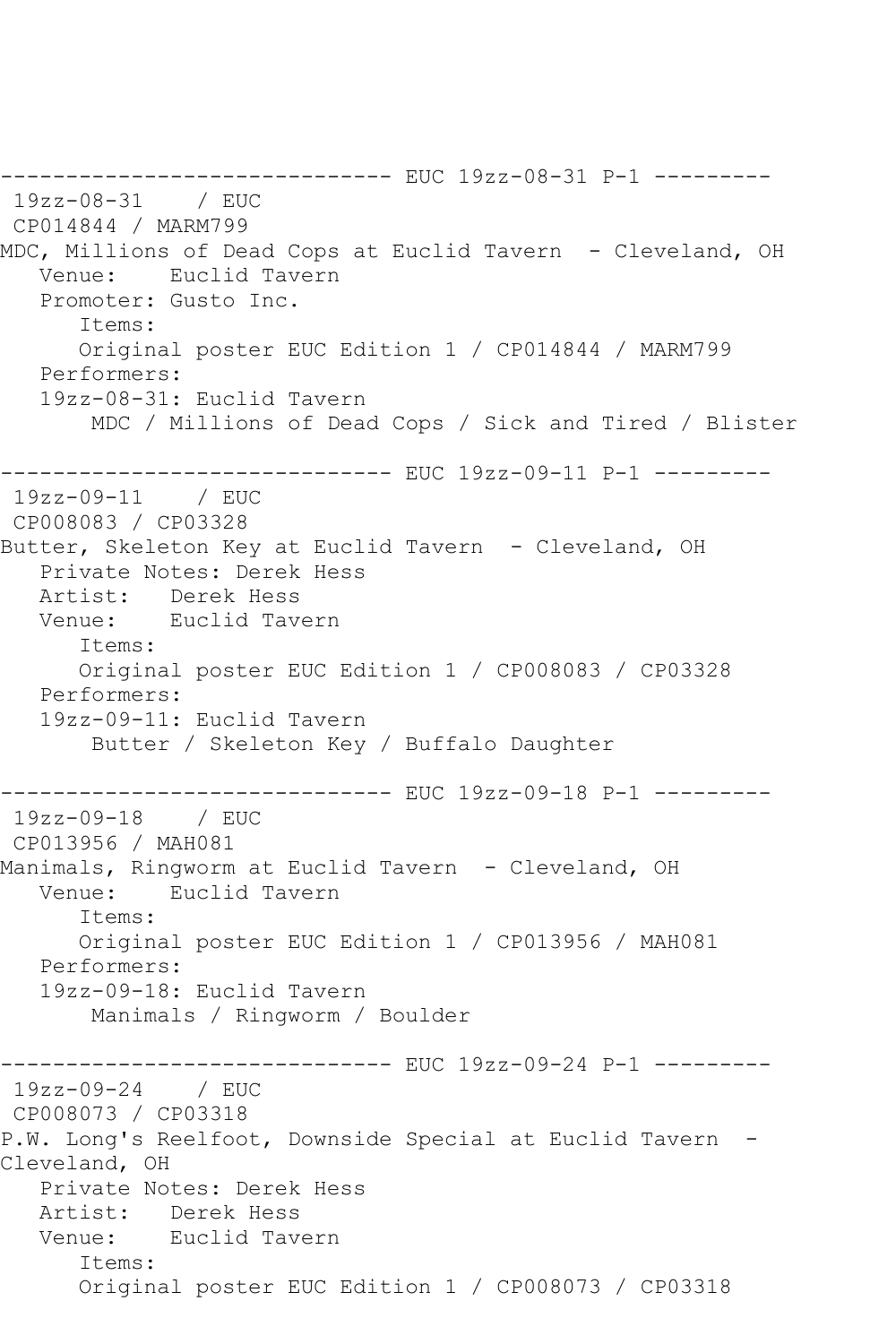Performers: 19zz-09-24: Euclid Tavern P.W. Long's Reelfoot / Downside Special ------------------------------ EUC 19zz-09-26 P-1 --------- 19zz-09-26 / EUC CP014813 / MARM768 Gas Huffer, Uncle Joe's Big Driver at Euclid Tavern - Cleveland, OH Artist: Derek Hess Venue: Euclid Tavern Promoter: Gusto Inc. Items: Original poster EUC Edition 1 / CP014813 / MARM768 Performers: 19zz-09-26: Euclid Tavern Gas Huffer / Uncle Joe's Big Driver / Electric Mayhem ------------------------------ EUC 19zz-09-28 P-1 --------- 19zz-09-28 / EUC CP014835 / MARM790 Motocaster, Step Sister at Euclid Tavern - Cleveland, OH Venue: Euclid Tavern Promoter: Gusto Inc. Items: Original poster EUC Edition 1 / CP014835 / MARM790 Performers: 19zz-09-28: Euclid Tavern Motocaster / Step Sister / Buster Ensemble ------------------------------ EUC 19zz-09-29 P-1 --------- 19zz-09-29 / EUC CP008079 / CP03324 Shellac, Brick Layer Cake at Euclid Tavern - Cleveland, OH Private Notes: Derek Hess Artist: Derek Hess Venue: Euclid Tavern Promoter: Gusto Inc. Items: Original poster EUC Edition 1 / CP008079 / CP03324 EUC / CP014641 / MARM453 Performers: 19zz-09-29: Euclid Tavern Shellac / Brick Layer Cake / Dis ------------ EUC 19zz-10-03 P-1 ----------19zz-10-03 / EUC CP014847 / MARM802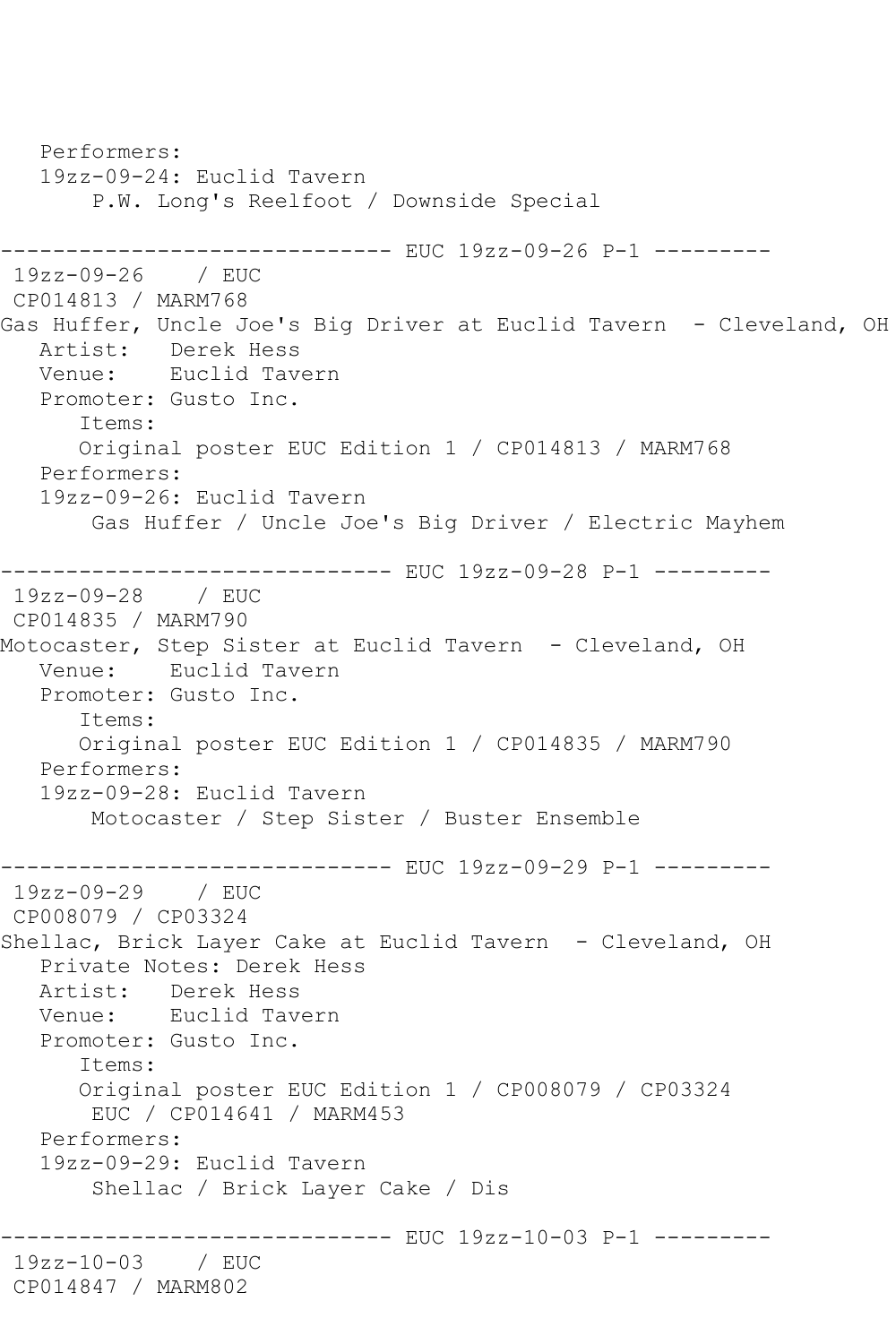Polvo, Jack O' Nuts at Euclid Tavern - Cleveland, OH Venue: Euclid Tavern Promoter: ZOI Productions Items: Original poster EUC Edition 1 / CP014847 / MARM802 Performers: 19zz-10-03: Euclid Tavern Polvo / Jack O' Nuts / Shiny Beas ------------------------------ EUC 19zz-10-05 P-1 --------- 19zz-10-05 / EUC CP014846 / MARM801 God Head Silo, You Would If You Loved Me at Euclid Tavern -Cleveland, OH Venue: Euclid Tavern Promoter: Gusto Inc. Items: Original poster EUC Edition 1 / CP014846 / MARM801 Performers: 19zz-10-05: Euclid Tavern God Head Silo / You Would If You Loved Me / Fuzzhead ------------------------------ EUC 19zz-10-06 P-1 --------- 19zz-10-06 / EUC CP014820 / MARM775 Atomic Bitchwax, Nebula at Euclid Tavern - Cleveland, OH Venue: Euclid Tavern Promoter: Mia Records Showcase Items: Original poster EUC Edition 1 / CP014820 / MARM775 Performers: 19zz-10-06: Euclid Tavern Atomic Bitchwax / Nebula / Core / Red Giant ------------------------------ EUC 19zz-10-11 P-1 --------- 19zz-10-11 / EUC CP008075 / CP03320 Sky Cries Mary, Garten Kirkhof at Euclid Tavern - Cleveland, OH Private Notes: Derek Hess Artist: Derek Hess Venue: Euclid Tavern Items: Original poster EUC Edition 1 / CP008075 / CP03320 Performers: 19zz-10-11: Euclid Tavern Sky Cries Mary / Garten Kirkhof / Sage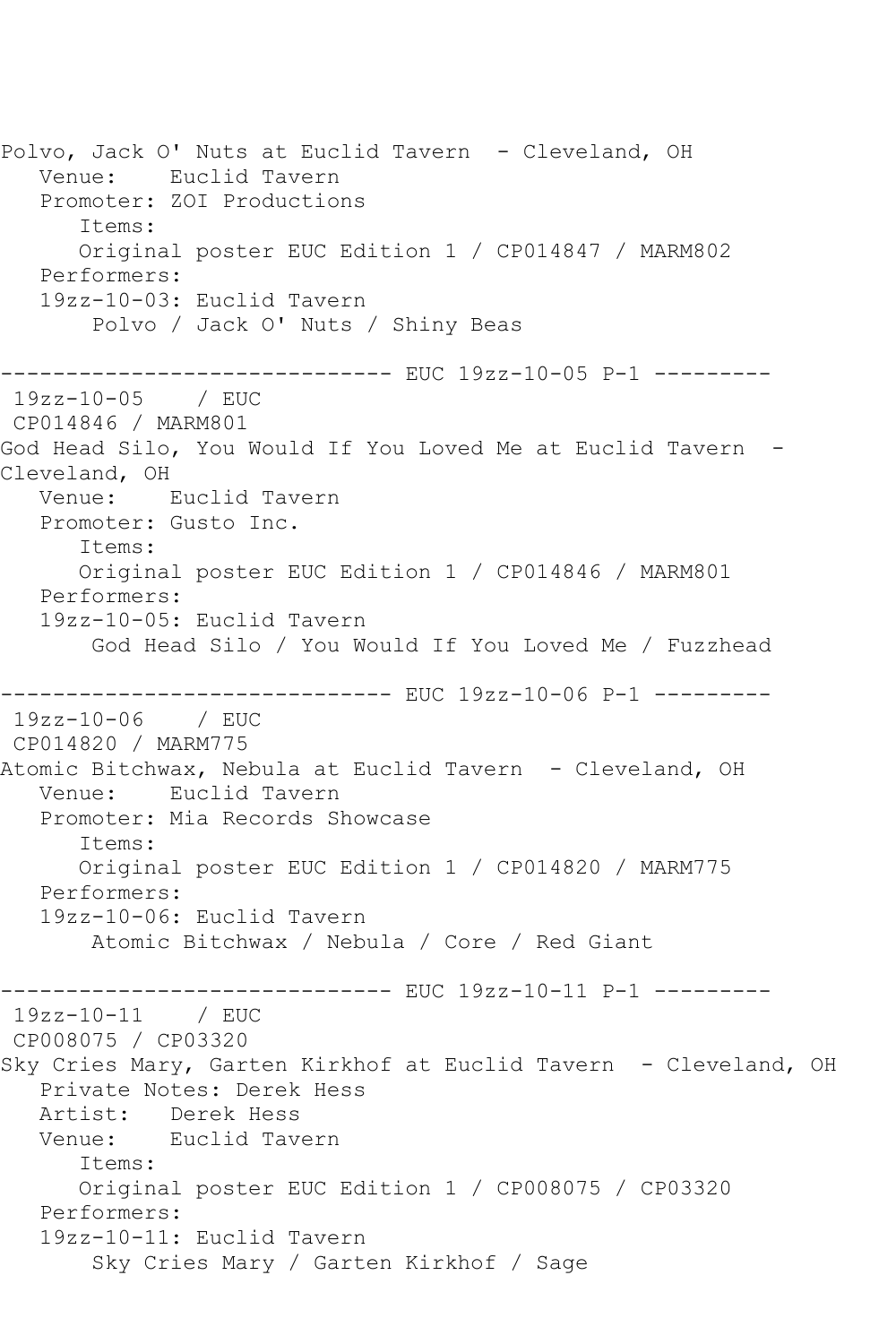------------------------------ EUC 19zz-11-07 P-1 --------- 19zz-11-07 / EUC CP014814 / MARM769 Vineland, Picasso Trigger at Euclid Tavern - Cleveland, OH Artist: Derek Hess Venue: Euclid Tavern Promoter: Gusto Inc. Items: Original poster EUC Edition 1 / CP014814 / MARM769 Performers: 19zz-11-07: Euclid Tavern Vineland / Picasso Trigger / Glazed Baby / Primitive ------------------------------ EUC 19zz-11-12 P-1 --------- 19zz-11-12 / EUC CP014033 / MAH157 H0100s, Tkds at Euclid Tavern - Cleveland, OH Venue: Euclid Tavern Items: Original poster EUC Edition 1 / CP014033 / MAH157 Performers: 19zz-11-12: Euclid Tavern H0100s / Tkds / 30 Lincol ------------------------------ EUC 19zz-12-09 P-1 --------- 19zz-12-09 / EUC CP014636 / MARM448 Slant 6, Make-Up at Euclid Tavern - Cleveland, OH Artist: Derek Hess Venue: Euclid Tavern Promoter: Gusto Inc. Items: Original poster EUC Edition 1 / CP014636 / MARM448 Performers: 19zz-12-09: Euclid Tavern Slant 6 / Make-Up / Nation of Ulysses ------------------------------ EUC-HESS-00-06 2000-05-31 P-1 ------- -- 2000-05-31 / EUC HESS-00-06 CP006024 / CP01273 Boy Sets Fire, Ann Baretta at Euclid Tavern - Cleveland, OH Private Notes: Derek Hess Artist: Derek Hess Venue: Euclid Tavern Items: Original poster EUC-HESS-00-06 Edition 1 / CP006024 / CP01273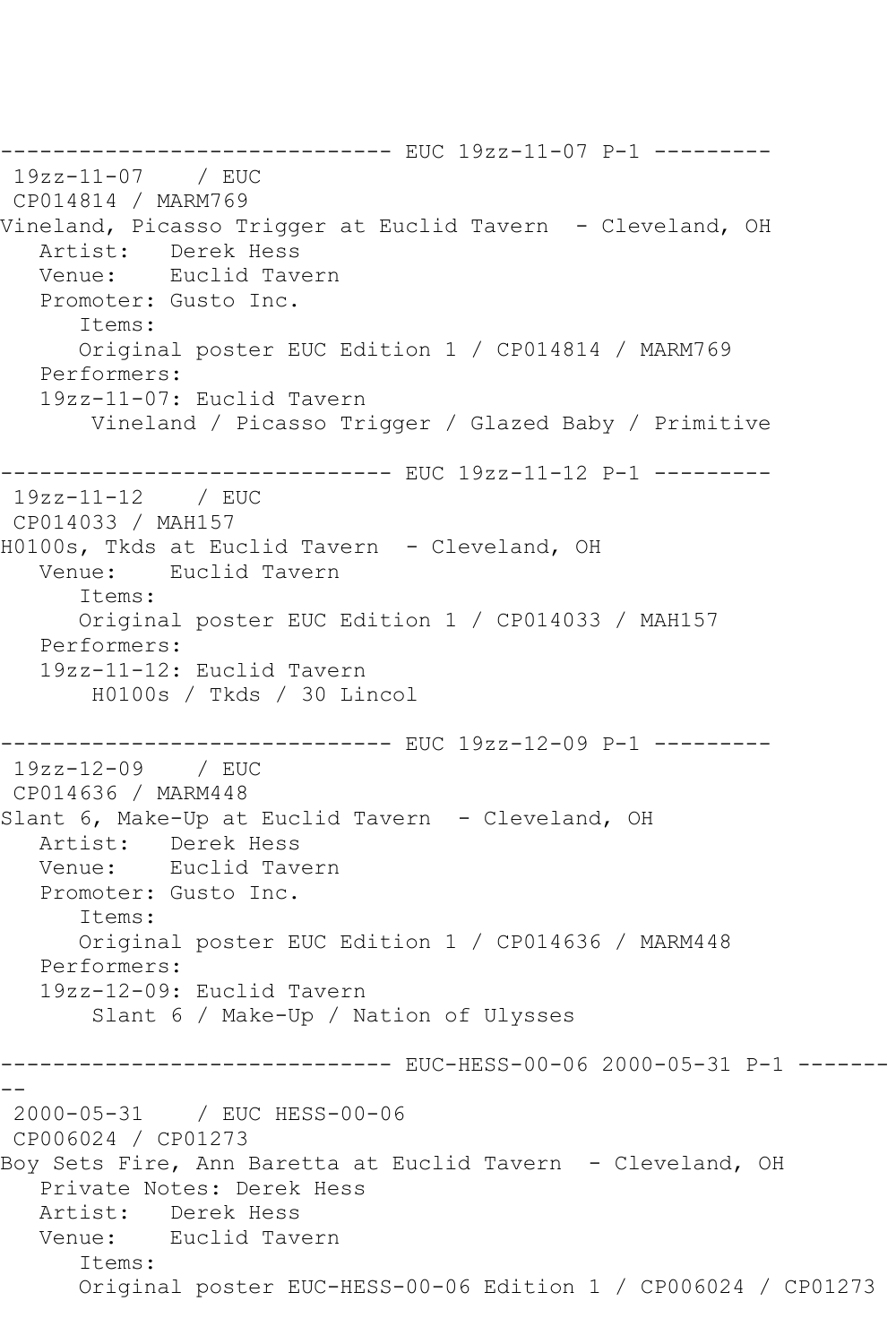```
 EUC-HESS-00-06 / CP012557 / DHBOYSETSFIRE
        EUC-HESS-00-06 / NONE / DHBOYSETS
    Performers:
    2000-05-31: Euclid Tavern
        Boy Sets Fire / Ann Baretta / All That Falls
------------------------------ EUC-HESS-00-08 2000-08-02 P-1 -------
--
2000-08-02 / EUC HESS-00-08
CP006034 / CP01283
Converge, Hope Conspiracy at Euclid Tavern - Cleveland, OH
    Private Notes: Derek Hess
   Artist: Derek Hess
   Venue: Euclid Tavern
       Items:
       Original poster EUC-HESS-00-08 Edition 1 / CP006034 / CP01283
        EUC-HESS-00-08 / CP012572 / DHCONVERGE
        EUC-HESS-00-08 / NONE / DHCONVERG
   Performers:
    2000-08-02: Euclid Tavern
        Converge / Hope Conspiracy / All That Falls / Descension
    ------------------------------ 2001-01-03 P ---------
2001-01-03 / 
Euclid Tavern - Cleveland, OH
  Artist: Derek Hess<br>Venue: Euclid Tav
            Euclid Tavern
       Items:
       Original poster / 
   Performers:
    2001-01-03: Euclid Tavern
                   ------------------------------ 2001-01-03 P ---------
2001-01-03 / 
CP701183 / CP701183
Cave In at Euclid Tavern [Cleveland, OH]
   Notes: Signed Limited Edition of 300
This item appears in the book 'The Art of Modern Rock' as AMR # 
385.5
   Artist: Derek Hess
   Venue: Euclid Tavern
       Items:
       Original poster / CP701183 / CP701183 (14-1/2 x 33)
   Performers:
    2001-01-03: Euclid Tavern
```